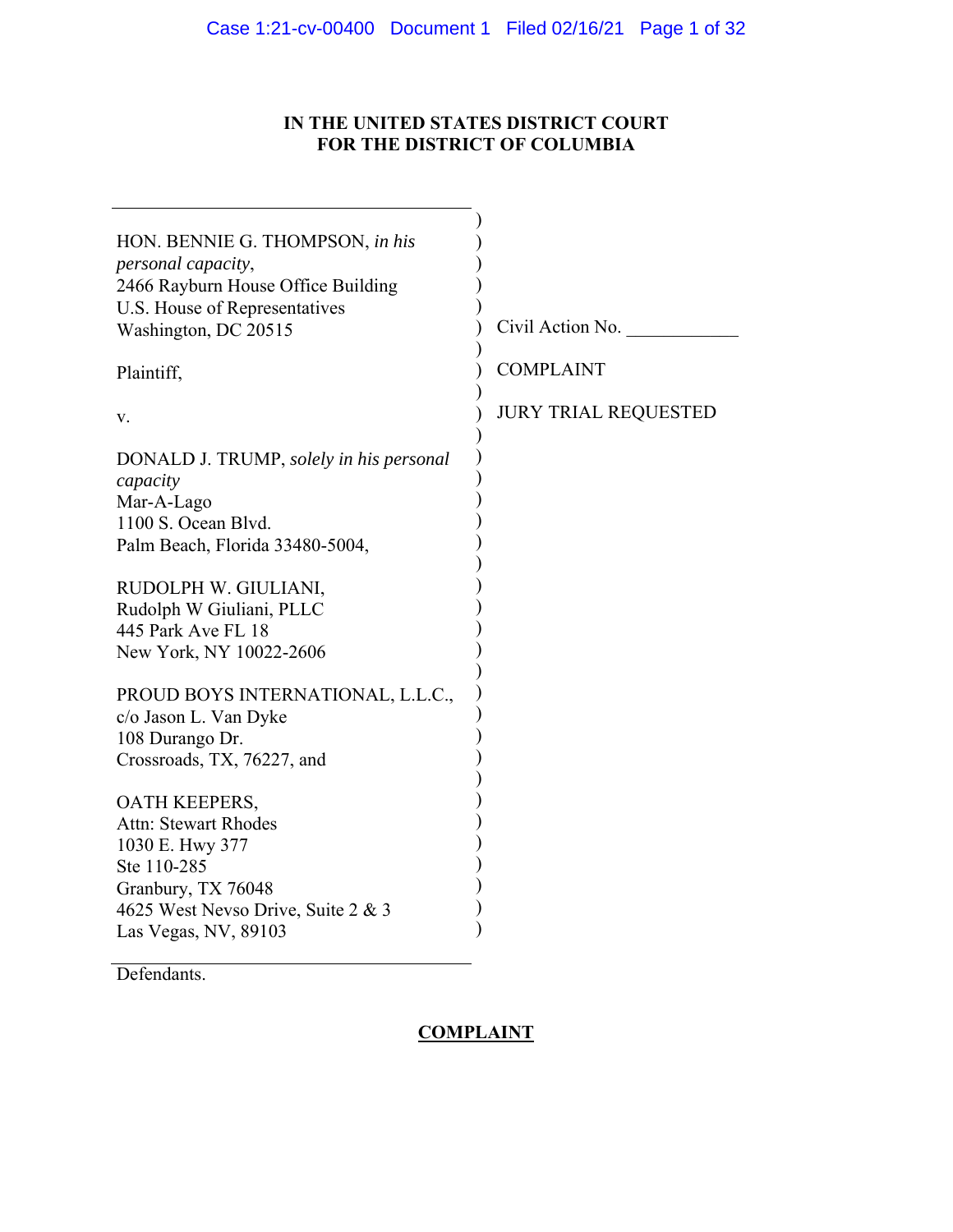#### **INTRODUCTION**

1. On and before January 6, 2021, the Defendants Donald J. Trump, Rudolph W. Giuliani, Proud Boys, and Oath Keepers conspired to incite an assembled crowd to march upon and enter the Capitol of the United States for the common purpose of disrupting, by the use of force, intimidation and threat, the approval by Congress of the count of votes cast by members of the Electoral College as required by Article II, Section 1 of the United States Constitution. In doing so, the Defendants each intended to prevent, and ultimately delayed, members of Congress from discharging their duty commanded by the United States Constitution to approve the results of the Electoral College in order to elect the next President and Vice President of the United States.

2. Plaintiff, the Honorable Bennie G. Thompson, Member of the United States House of Representatives, brings this action against the Defendants for conspiring to prevent him and other Members of Congress from discharging these official duties, in violation of 42 U.S.C. § 1985(1). Enacted as the "Ku Klux Klan Act" in 1871, Section 1985(1) was intended to protect against conspiracies, through violence and intimidation, that sought to prevent Members of Congress from discharging their official duties. The statute was enacted in response to violence and intimidation in which the Ku Klux Klan and other organizations were engaged during that time period.

3. The Defendants conspired to prevent, by force, intimidation and threats, the Plaintiff, as a Member of Congress, from discharging his official duties to approve the count of votes cast by members of the Electoral College following the presidential election held in November 2020.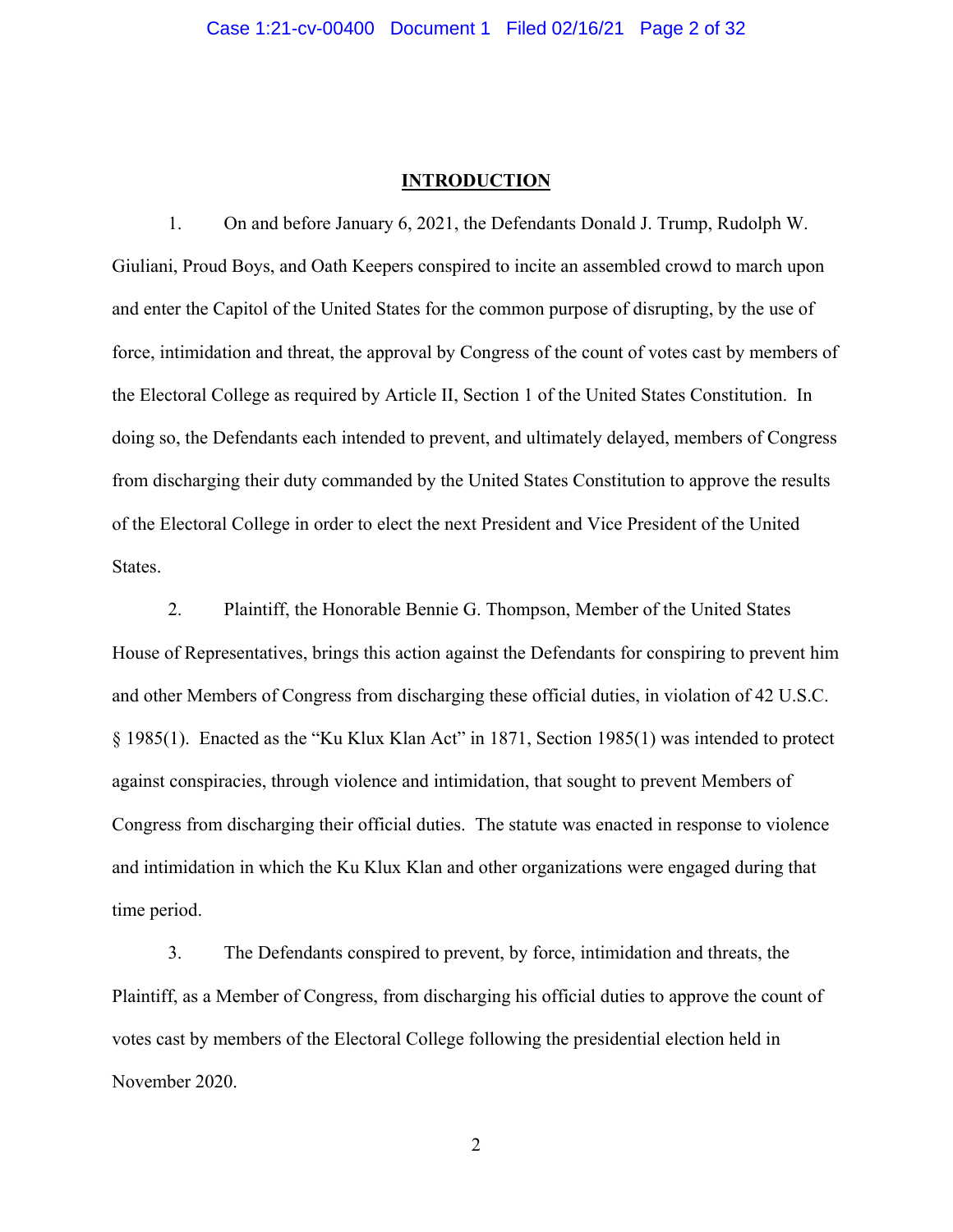## Case 1:21-cv-00400 Document 1 Filed 02/16/21 Page 3 of 32

4. In furtherance of this common goal of preventing the timely approval of the Electoral College vote count, the Defendants acted in concert to incite and then carry out a riot at the Capitol by promoting an assembly of persons to engage in tumultuous and violent conduct or the threat of it that created grave danger of harm to the Plaintiff and to other Members of Congress.

5. This conduct jointly undertaken to threaten the Plaintiff and other Members of Congress in order to disrupt the Electoral College vote count was part of an ongoing course of action pursued by the Defendants for the purpose of contesting the announced results of the presidential election held in November 2020 and preventing the duly elected President and Vice President from attaining approval of Congress of their election necessary to their inauguration.

6. The insurrection at the Capitol was a direct, intended, and foreseeable result of the Defendants' unlawful conspiracy. It was instigated according to a common plan that the Defendants pursued since the election held in November 2020, culminating in an assembly denominated as the "Save America" rally held at the Ellipse in Washington, D.C. on January 6, 2021, during which Defendants Trump and Giuliani incited a crowd of thousands to descend upon the Capitol in order to prevent or delay through the use of force the counting of Electoral College votes. As part of this unified plan to prevent the counting of Electoral College votes, Defendants Proud Boys and Oath Keepers, through their leadership, acted in concert to spearhead the assault on the Capitol while the angry mob that Defendants Trump and Giuliani incited descended on the Capitol. The carefully orchestrated series of events that unfolded at the Save America rally and the storming of the Capitol was no accident or coincidence. It was the intended and foreseeable culmination of a carefully coordinated campaign to interfere with the legal process required to confirm the tally of votes cast in the Electoral College.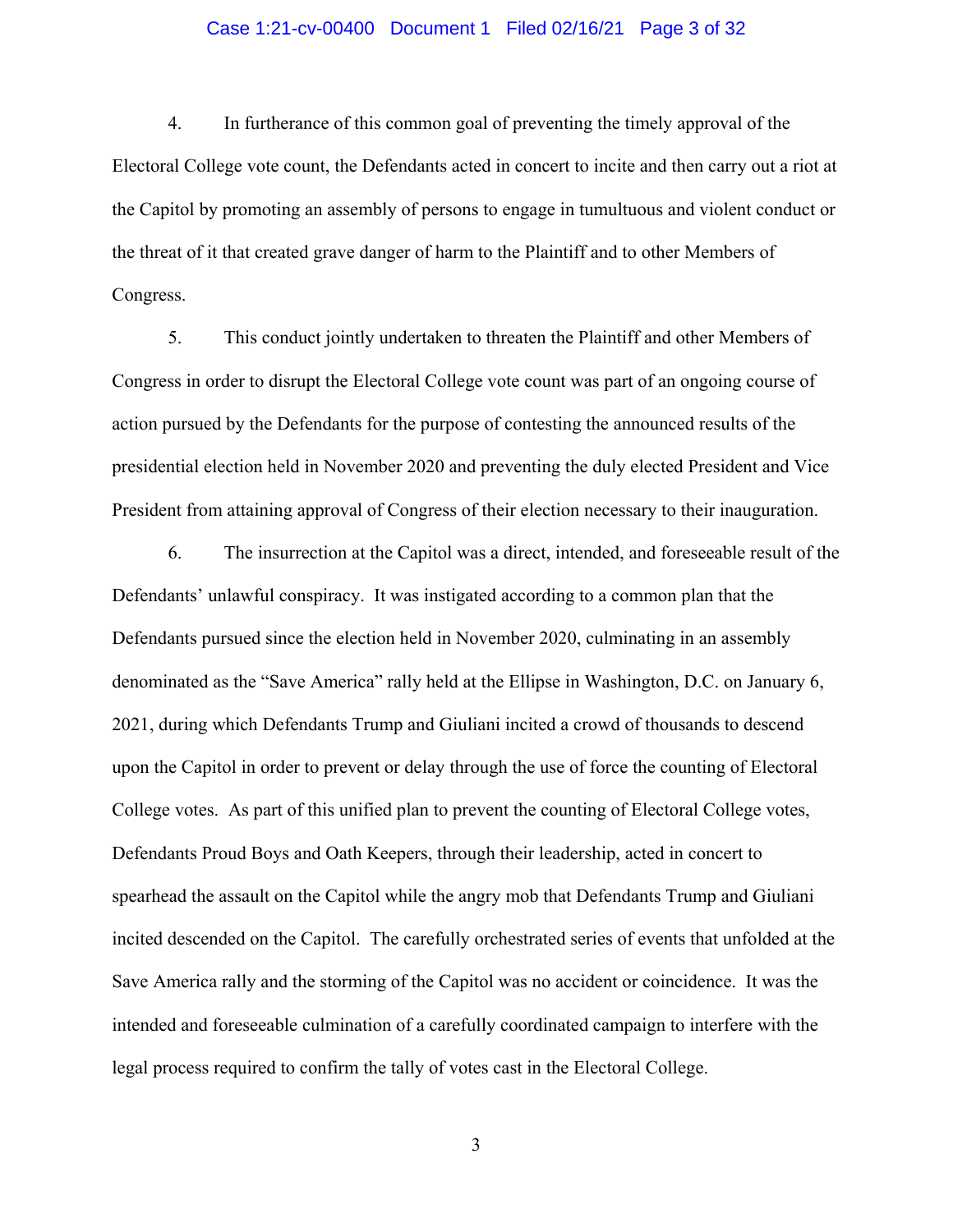## Case 1:21-cv-00400 Document 1 Filed 02/16/21 Page 4 of 32

7. While not all of the Defendants in this action were physically present at the Capitol during this attack on the Plaintiff and other Members of Congress, the events that occurred were the natural, foreseeable and intended consequence of the Defendants' coordinated campaign to use intimidation, harassment and threats in an attempt to prevent Congress from discharging its legally required duty to preside over, and approve, the count of the Electoral College votes which ultimately confirmed that Defendant Trump's opponent was elected the next President of the United States.

8. Accordingly, this action seeks the award of compensatory damages to redress the harm to the Plaintiff caused by the Defendants' use of intimidation, harassment and threats of violence to interfere with his discharge of his legally required duty as a Member of Congress and punitive damages to punish the Defendants for the reckless and malicious manner in which they acted and to enjoin and deter a recurrence of this unlawful conduct.

#### **JURISDICTION AND VENUE**

9. This Court has jurisdiction over the subject matter of this suit pursuant to 28 U.S.C. § 1331 because the claim in this case arises under the laws of the United States.

10. Venue is proper in this judicial district pursuant to 28 U.S.C. § 1391(b)(2) because a substantial part of the events or omissions giving rise to the claims occurred in this district.

#### **THE PARTIES**

11. Plaintiff Bennie G. Thompson is the duly elected Representative of the Second Congressional District of Mississippi. On January 6, 2021, Rep. Thompson was present in the Capitol in order to discharge his legally required duty to observe and approve the count of votes cast by members of the Electoral College for the election of President and Vice-President of the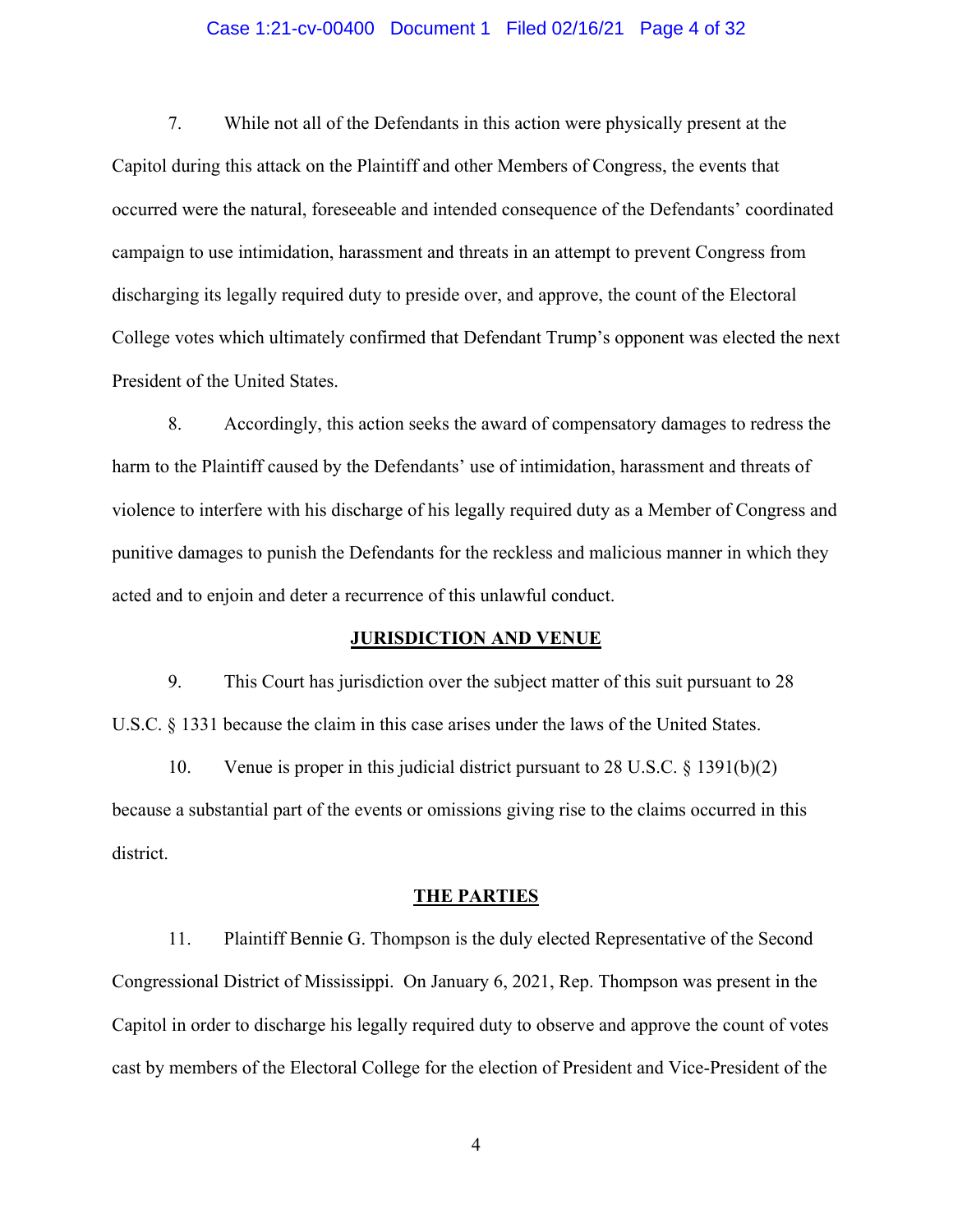#### Case 1:21-cv-00400 Document 1 Filed 02/16/21 Page 5 of 32

United States. As described in more detail below, Rep. Thompson was hindered, delayed, impeded and almost completely prevented from carrying out these duties because of the Defendants' unlawful actions. Rep. Thompson brings this suit in his personal capacity.

12. Defendant Donald J. Trump was the President of the United States from January 20, 2017 until noon Eastern Standard Time on January 20, 2021. Defendant Trump is a resident of the state of Florida. As described in more detail below, Defendant Trump, acting solely in his personal capacity, conspired with others with the purpose of preventing, by force, intimidation and threats, the Plaintiff and other Members of Congress from discharging their duty to approve the results of the Electoral College vote and certify the results of the presidential election held in November, 2020. Defendant Trump is sued in his personal capacity.

13. Defendant Rudolph William Giuliani has acted as a confidant of Defendant Trump. The actions attributed to Defendant Giuliani were undertaken in his personal capacity and not as an officer of the United States. He is a resident of New York. As discussed in more detail below, Defendant Giuliani acted in concert with other Defendants to prevent the Plaintiff and other Members of Congress from discharging their duty to approve the results of the Electoral College vote and certify the results of the presidential election held in November 2020.

14. Proud Boys International, L.L.C. ("Proud Boys") is a Texas Limited Liability Company with multiple chapters in the United States and main offices located in Crossroads, Texas. The organization describes itself as a "pro-Western fraternal organization for men who refuse to apologize for creating the modern world; aka Western Chauvinists." Proud Boys members have participated in multiple events that have supported and promoted views that were highly critical of positions advanced during the presidential campaign of then Vice President Biden and views that were strongly supportive of positions advanced during the presidential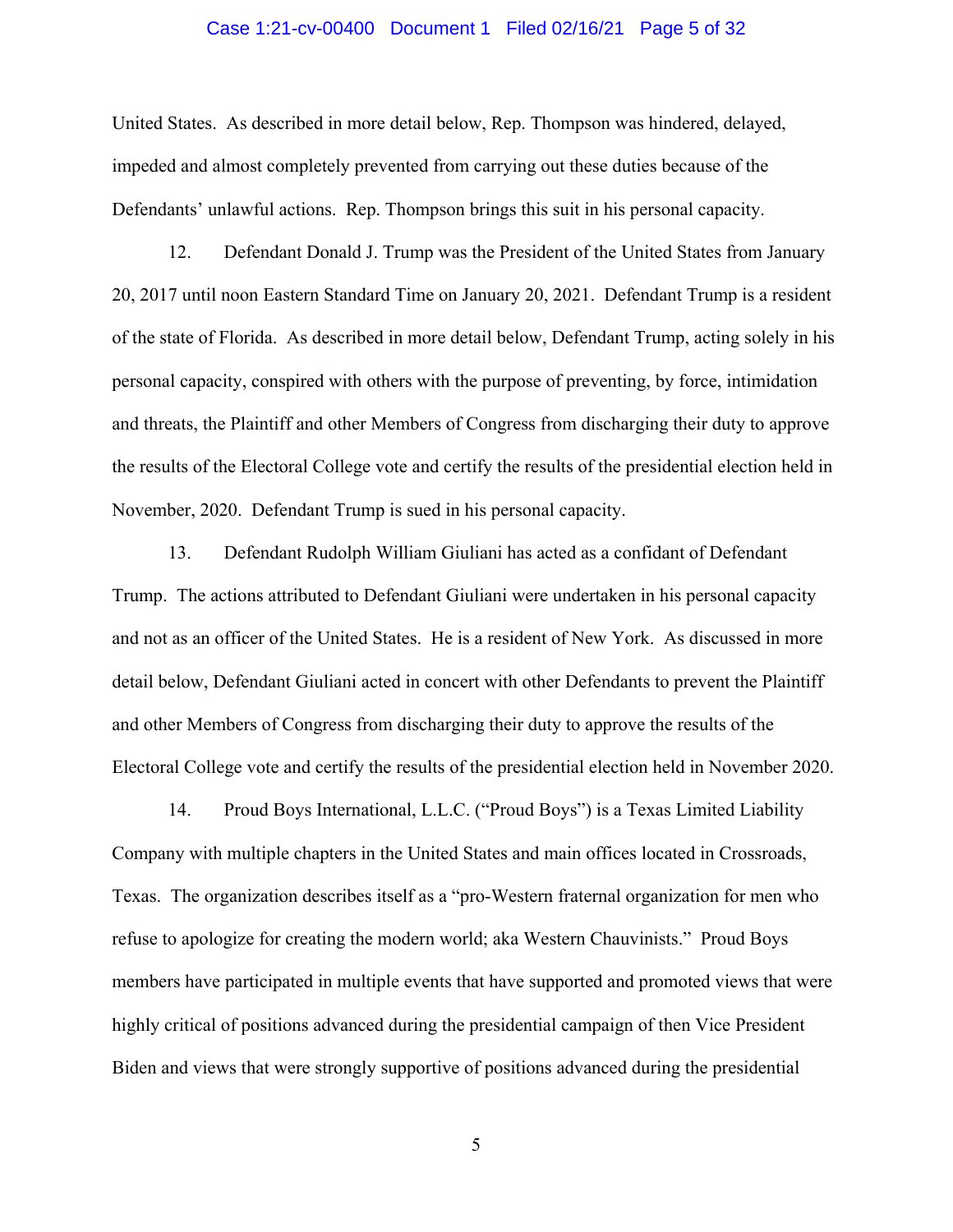#### Case 1:21-cv-00400 Document 1 Filed 02/16/21 Page 6 of 32

campaign of then President Trump. It also has repeatedly employed and supported the use of violence in its opposition to views with which it differed, such as the views expressed by leaders of the Black Lives Matter movement. Proud Boys members can often be identified by the yellow and black colors they wear as well as by logos and emblems that are identified with the Proud Boys organization. As described in more detail below, Proud Boys was involved in organizing and carrying out the insurrection at the Capitol on January 6, 2021, in pursuit of a purpose shared by Defendants Trump and Giuliani, as part of a jointly conceived and executed plan to prevent the counting of Electoral Votes confirming Defendant Trump's opponent as the next President.

15. Defendant Oath Keepers is a militia organization incorporated as a non-profit corporation in Nevada, with its main office located in Las Vegas, Nevada, whose members are comprised of current and former military and law enforcement officers who express the view that the federal government is trying to strip American citizens of their rights. The organization's name is derived from the oath that all military and police take to "defend the Constitution against all enemies, foreign and domestic." The organization and its leadership have routinely stated that it is preparing for or engaged in a civil war. As described in more detail below, Oath Keepers was directly involved in organizing and carrying out the insurrection at the Capitol on January 6, 2021 in pursuit of a purpose shared by Defendants Trump, Giuliani and Proud Boys.

## **STATEMENT OF FACTS**

## **I. Defendants' Actions Leading Up to the "Save America" Rally**

16. The attack on the Capitol that occurred on January 6, 2021 was no accident. Since the results of the election held in November 2020 were announced, Defendant Trump, in concert with Defendant Giuliani, mobilized supporters by mounting a campaign of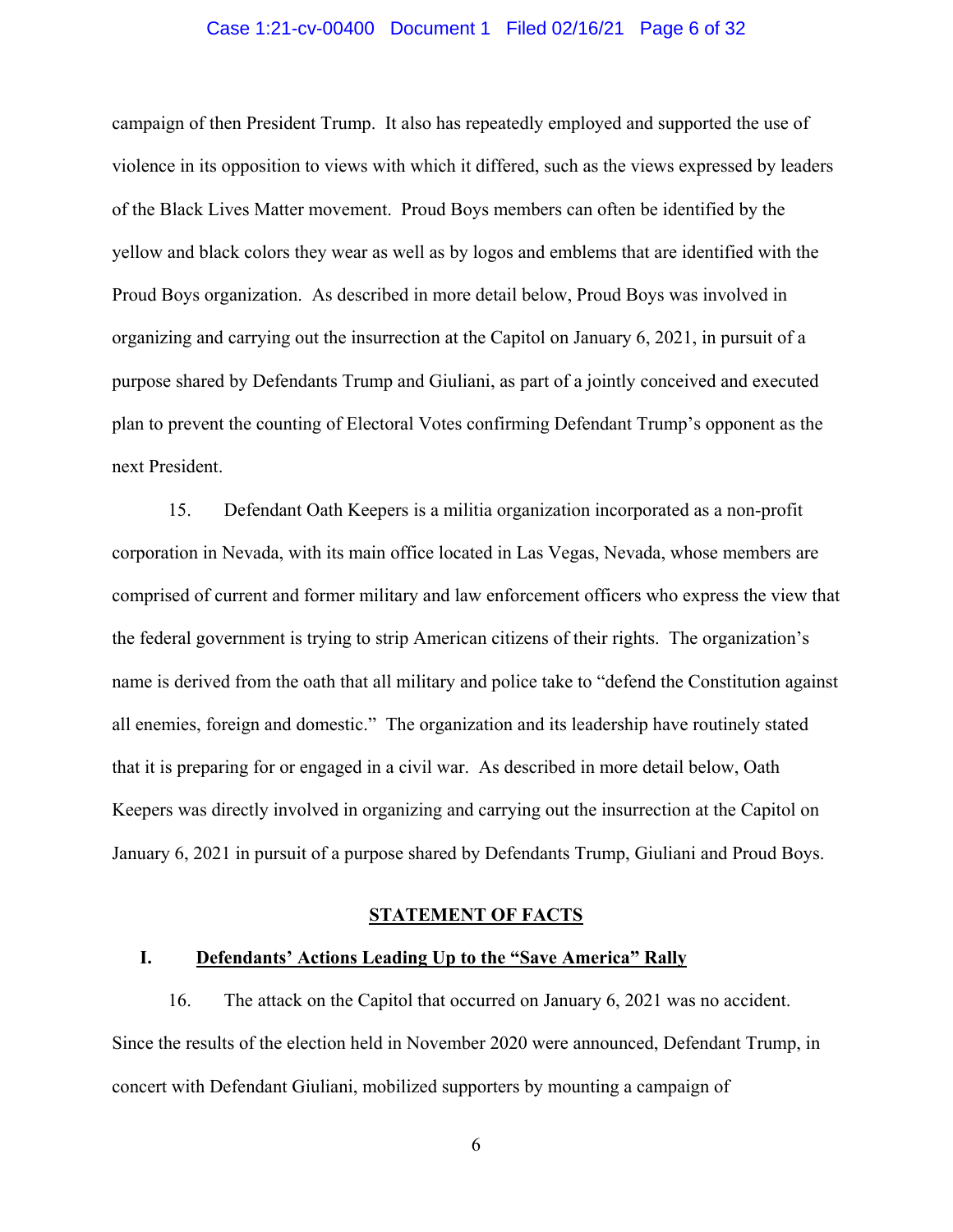#### Case 1:21-cv-00400 Document 1 Filed 02/16/21 Page 7 of 32

misinformation and anger-laden rhetoric to challenge the validity of the election results in support of the false contention that Defendant Trump had actually won the election notwithstanding the results certified by every state in the Union that demonstrated otherwise.

17. During the presidential campaign, Defendant Trump repeatedly declined to agree that, regardless of the outcome of the election, he would ensure a peaceful transition of power. In doing so, he solicited the support of, and endorsed the belligerent and violent actions of, organizations such as the Proud Boys that expressed support of his reelection.

18. During this time, Defendant Trump actively and enthusiastically supported armed protesters who used threats and, at times, violence in the pursuit of their political and social agendas. For example, after state governments began implementing restrictions on access to public facilities in response to the spread of the COVID-19, Defendant Trump referred to supporters who threatened the use of violence in resisting these restrictions as the "Trump Army" and the "first line of defense when it comes to fighting off the Liberal mob."

19. In another illustration of Defendant Trump's endorsement of the threat of violence, after a caravan of Trump supporters swarmed a Biden campaign bus on November 1, 2020, nearly causing a violent accident and leading to the cancellation of a Biden campaign event, Defendant Trump praised the mob, saying, "These patriots did nothing wrong."

20. After the votes were tallied from the election held on November 3, 2020, Defendants Trump and Giuliani initiated a campaign in which they reported that the announced vote tallies were the product of fraud and that Defendant Trump in fact won the election, notwithstanding that these assertions were repeatedly rejected by the courts and the states to which they were presented.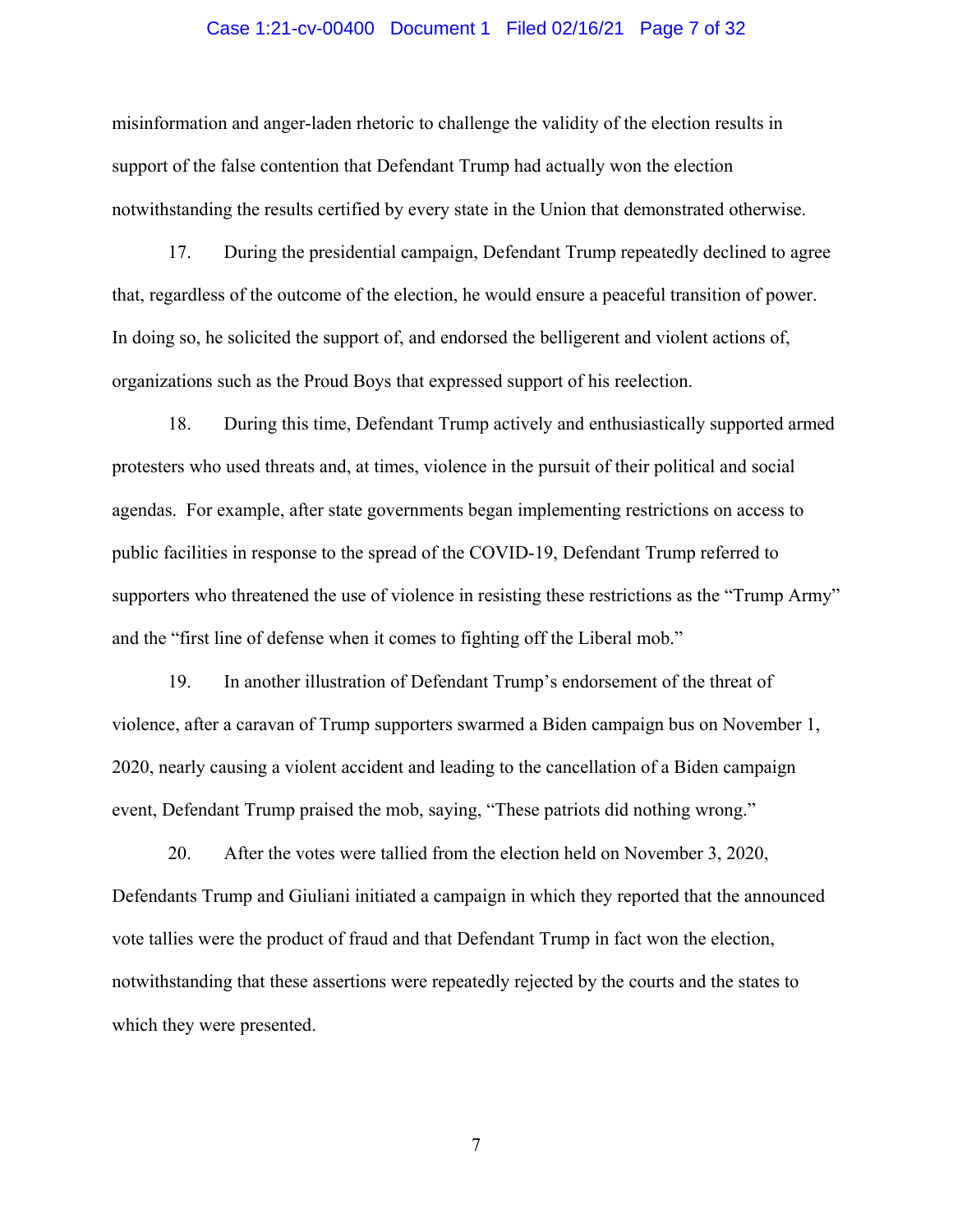#### Case 1:21-cv-00400 Document 1 Filed 02/16/21 Page 8 of 32

21. On November 4, 2020, Defendant Trump declared that he had won the presidential election, notwithstanding that some votes cast had not yet been counted.

22. After all the votes had been counted and former Vice President Joseph Biden was declared the victor, Defendants Trump and Giuliani and Defendant Trump's supporters embarked on a campaign to challenge as fraudulent the vote results in more than 60 lawsuits filed in various state and federal courts.

23. Notwithstanding that the allegations of fraud were repeatedly rejected by the courts in which these suits were filed, Defendants Trump and Giuliani together maintained that Defendant Trump had actually prevailed in the election and continued to attack the integrity of the state election offices and officials and the election results in those states that reported Defendant Trump received fewer votes than then-former Vice President Biden.

24. Defendant Trump communicated these inflammatory and demonstrably false views through various social media outlets, including Twitter, through which he had 89 million followers.

25. Similarly, at a press conference held in the parking lot of Four Seasons Total Landscaping in Pennsylvania held on November 7, 2020, Defendant Giuliani stated that there had been widespread voter fraud in Philadelphia and Pittsburgh which he claimed accounted for Defendant Trump's loss in that state. Both cities have large African American populations.

26. Defendant Giuliani claimed that Philadelphia had "a sad history of voter fraud." He also named deceased African Americans, whom he falsely claimed were still allowed to vote.

27. In another episode in the campaign mounted by Defendants Trump and Giuliani, Defendant Giuliani said, "The margin in Michigan was 146,121, and these ballots were all cast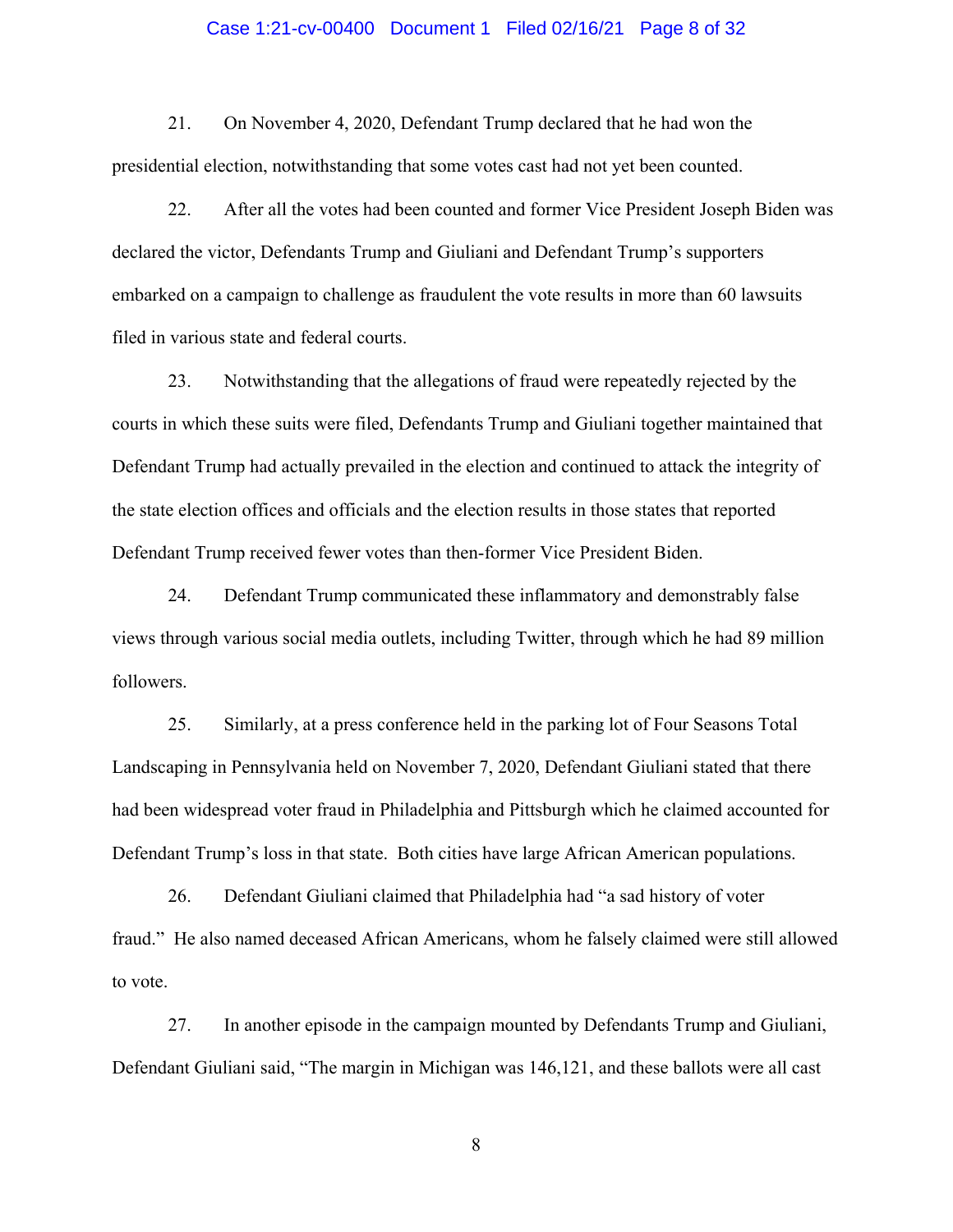#### Case 1:21-cv-00400 Document 1 Filed 02/16/21 Page 9 of 32

basically in Detroit, that Biden won 80-20. So, you see a change as a result in the election in Michigan if you take out Wayne County, so it's a very significant case." As a result, Defendant Giuliani advocated rejecting the votes cast by voters in Detroit, the population of which is 78 percent African American. No evidence of such fraud was ever produced or found by any court or state agency.

28. In still another episode in this campaign to instill doubt in the integrity of the electoral process, Defendant Giuliani asserted at a press conference held on November 19, 2020 that Defendant Trump's loss in Wisconsin was attributed to fraud in voting in Milwaukee and Madison, Wisconsin, both of which have large African American populations.

29. In response to Defendant Trump and Giuliani's repeated assertions that voting in states where Defendant Trump lost was tainted by fraud, some supporters of Defendant Trump, with his urging and support, harassed election workers in Arizona, Georgia, Michigan, Nevada, Pennsylvania, Wisconsin and other states and attempted to interfere with and/or stop the vote count in those states.

30. Defendant Trump persisted in casting doubt on the integrity of the electoral process in states where he lost and encouraging supporters to do the same, notwithstanding that state election officials found no evidence of fraud and resistance to the election results expressed by his supporters grew increasingly shrill and accusatory. Although officials rebutted the allegations of fraud and urged calmer exchanges over the election results, supporters of Defendant Trump, with his expressed support, continued to engage in personal and accusatory attacks.

31. Georgia Republican election official Gabriel Sterling, for example, pleaded with Trump to "[s]top inspiring people to commit potential acts of violence. Someone is going to get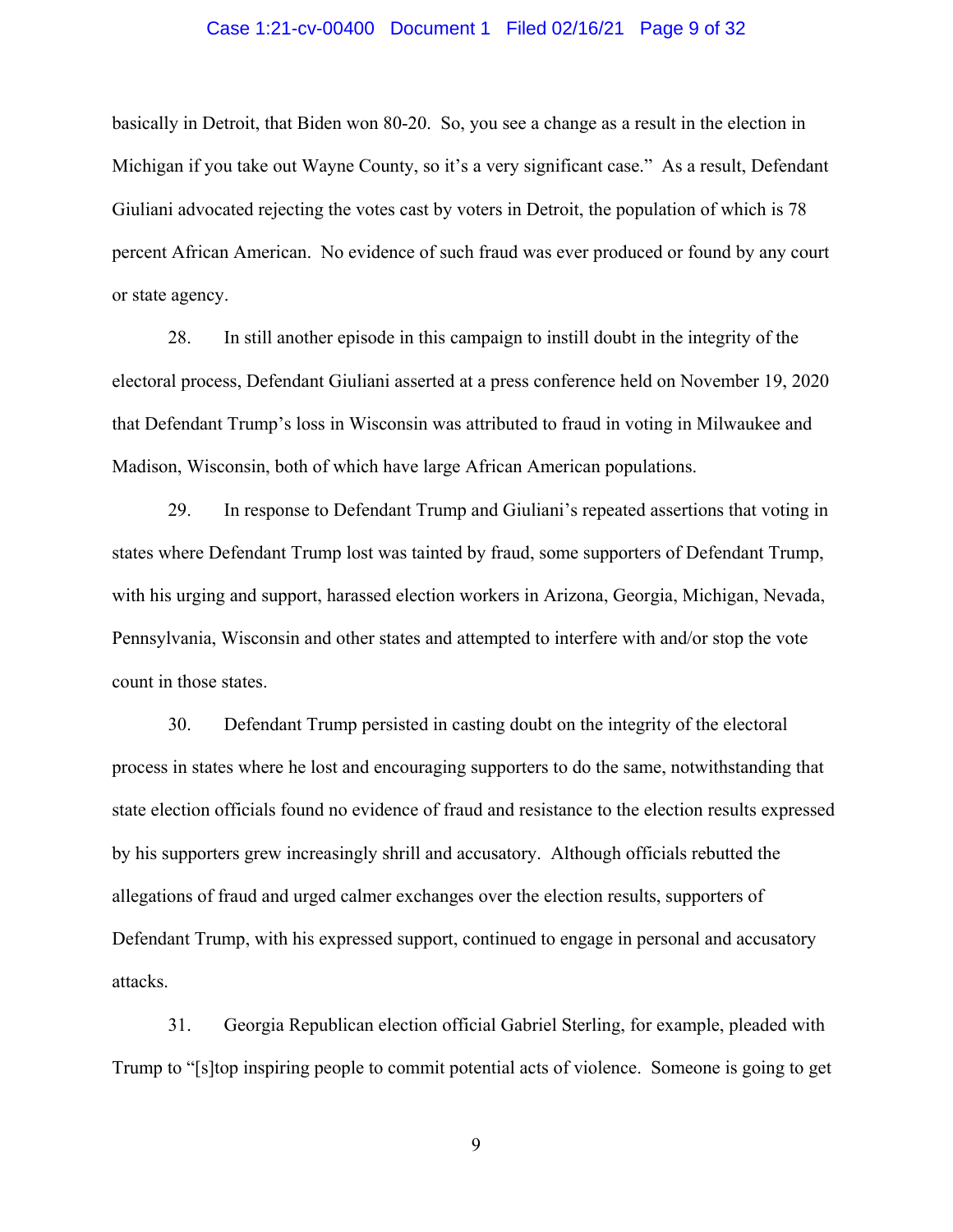#### Case 1:21-cv-00400 Document 1 Filed 02/16/21 Page 10 of 32

shot, someone is going to get killed. And it's not right." This plea, like others from state election officials, went unheeded by Trump and his supporters.

32. Other threats of violence expressed by Trump supporters, with his endorsement, continued unabated. On December 6, 2020, for example, armed protestors arrived at the home of Michigan Secretary of State Jocelyn Benson, threatening violence after the results of the election.

33. Similarly, on December 8, the official Twitter account of the Arizona GOP asked supporters if they were willing to die for Defendant Trump, accompanied by a clip from the movie "Rambo."

34. Acknowledging the existence of these threats of violence, Trump endorsed rather than discouraged them. On December 10, 2020, for example, he tweeted: "People are upset, and they have a right to be. Georgia not only supported Trump in 2016, but now. This is the only State in the Deep South that went for Biden? Have they lost their minds? This is going to escalate dramatically. This is a very dangerous moment in our history...." Notwithstanding the danger that these threats of violence could escalate, Defendant Trump continued to claim that he had won elections in states where the state-certified vote tallies showed otherwise.

35. As states finished certifying the official election results, confirming that Defendant Trump had lost the presidential election, Defendants Trump and Giuliani began characterizing the presidential election as stolen. On December 12, 2020, "Stop the Steal" rallies occurred across the country where violence erupted among the demonstrators. Rather than urging the demonstrators to act peacefully, Defendant Trump expressed his unqualified support of those who participated in these rallies and their violent tactics and tweeted, "I'll be seeing them!"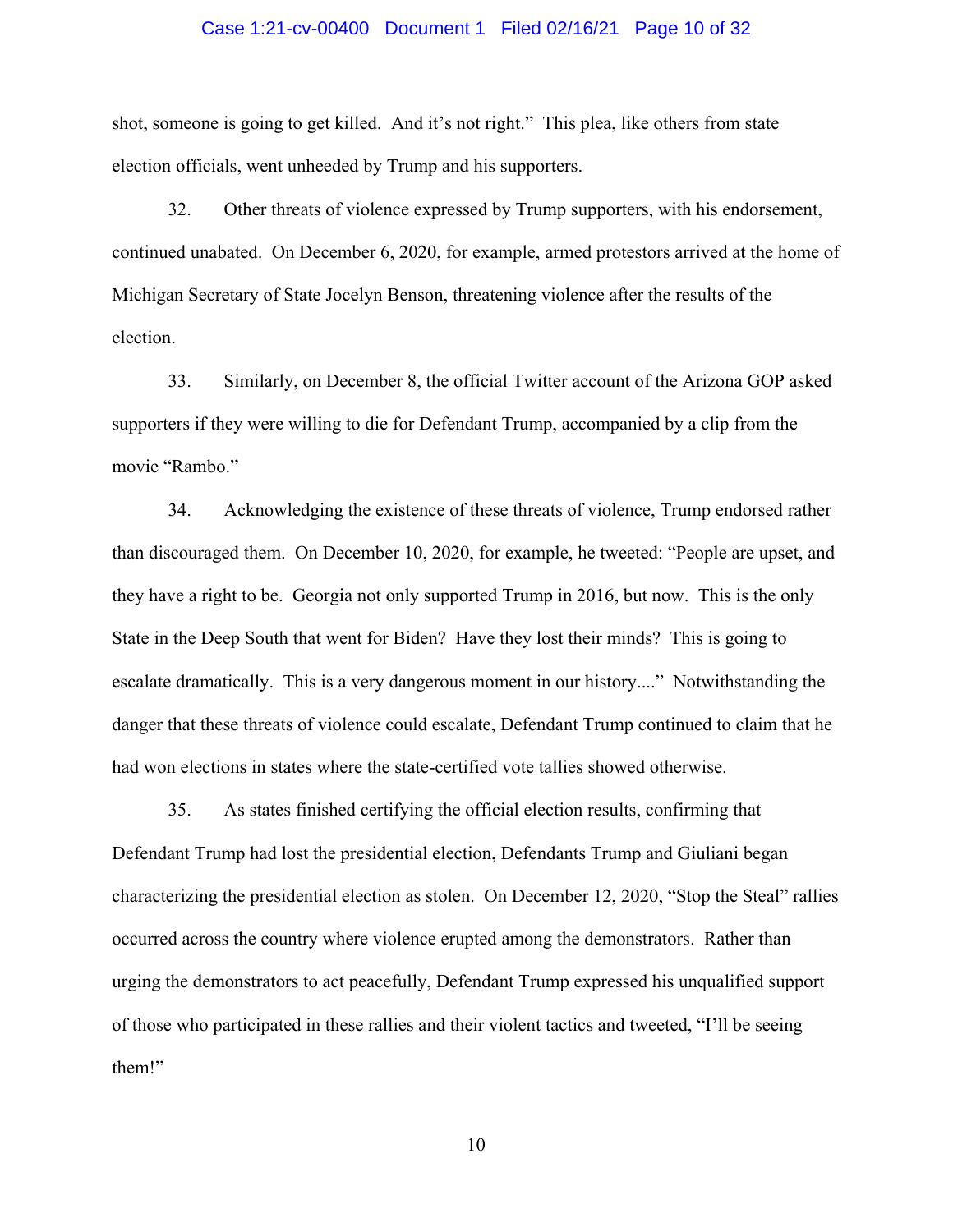## Case 1:21-cv-00400 Document 1 Filed 02/16/21 Page 11 of 32

36. Turning his attention away from challenging the state election results and toward the final count of the Electoral College votes by Congress on January 6, 2021, Defendant Trump began to rally his supporters to descend on Washington at that time. He tweeted: "Statistically impossible to have lost the 2020 Election" and "Big protest in DC on January 6th. Be there, will be wild!"

37. In the days leading up to the "Save America" rally scheduled for January 6, 2021, Defendant Trump repeatedly issued messages to his supporters expressing support for the use of violent means to secure his reelection and stop the process confirming the election of former Vice President Biden.

38. On social media message boards used by Trump supporters, supporters referred to the need to "go to war" against those who they regarded as unreceptive to Defendant Trump's efforts to secure his reelection.

39. In yet another warning that the incendiary remarks expressed by Trump could lead to violence, on December 28, 2020, former White House official Olivia Troye expressed concern "that there will be violence on January 6th because the president himself encourages it." Ms. Troye continued, "This is what [Trump] does. He tweets. He incites it. He gets his followers and supporters to behave in this manner, and these people think they they're being patriotic because they are supporting Donald Trump."

40. Nonetheless, on January 1, 2021, Defendant Trump retweeted a tweet from the chair of Women for America First, an organizer of the "Save America" rally, stating, "The cavalry [*sic*] is coming, Mr. President!"

41. On December 29, 2020, Enrique Tarrio, Chairman of the Proud Boys, posted a message on the social media site Parler about the demonstration planned for January 6, 2021.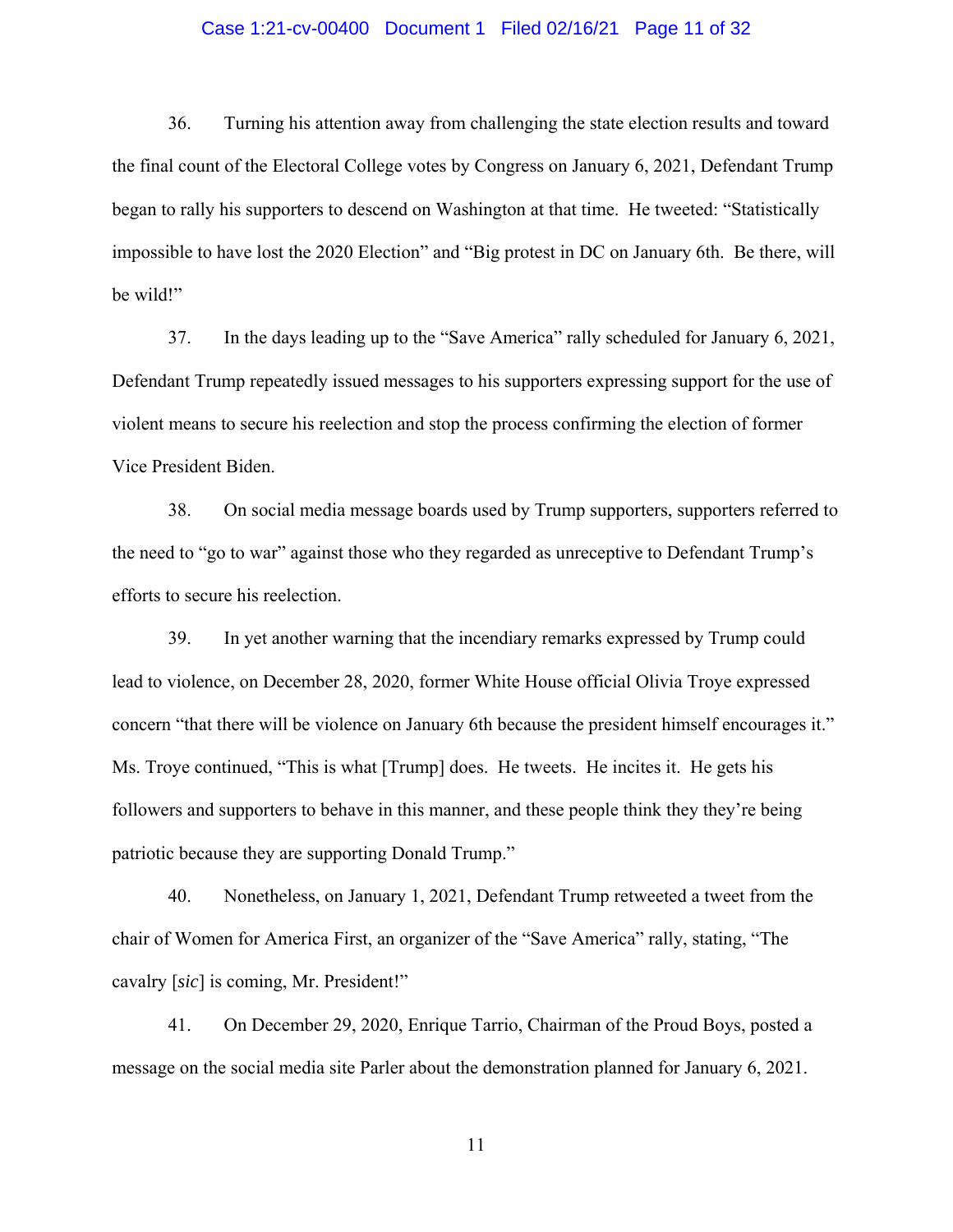## Case 1:21-cv-00400 Document 1 Filed 02/16/21 Page 12 of 32

Among other things, Tarrio announced that the Proud Boys would "turn out in record numbers on Jan 6th but this time with a twist… We will not be wearing our traditional Black and Yellow. We will be incognito and we will be spread across downtown DC in smaller teams. And who knows … we might dress in all BLACK for the occasion." Law enforcement investigating the Capitol insurrection has attributed the statement about dressing in "all BLACK" as a reference to dressing like the group known as "Antifa," whom the Proud Boys have identified as an enemy of their movement and are often depicted in the media wearing all black to demonstrations.

42. In early January, Proud Boys leader Joseph Biggs posted on the social media platform Parler: "Every lawmaker who breaks their own stupid Fucking laws should be dragged out of office and hung."

43. In an interview posted online on or about January 3, 2021, Mr. Biggs described the Proud Boys' efforts to organize and participate in events, stating that the group carefully plans ahead around a common objective for the group to achieve at the event.

44. Defendant Trump encouraged and condoned the violence in which the Proud Boys engaged. When asked to denounce the Proud Boys during the September 28, 2020 presidential debate, which had followed events over the summer in which Proud Boys members were reported to have promoted and engaged in violence during rallies, Defendant Trump condoned, rather than condemned, their violent conduct, telling members of the group: "Proud Boys, stand back and stand by."

45. Understanding that Defendant Trump was endorsing their violent conduct and enlisting them for future conflicts, Proud Boys Chairman Tarrio responded by tweeting: "Standing by sir."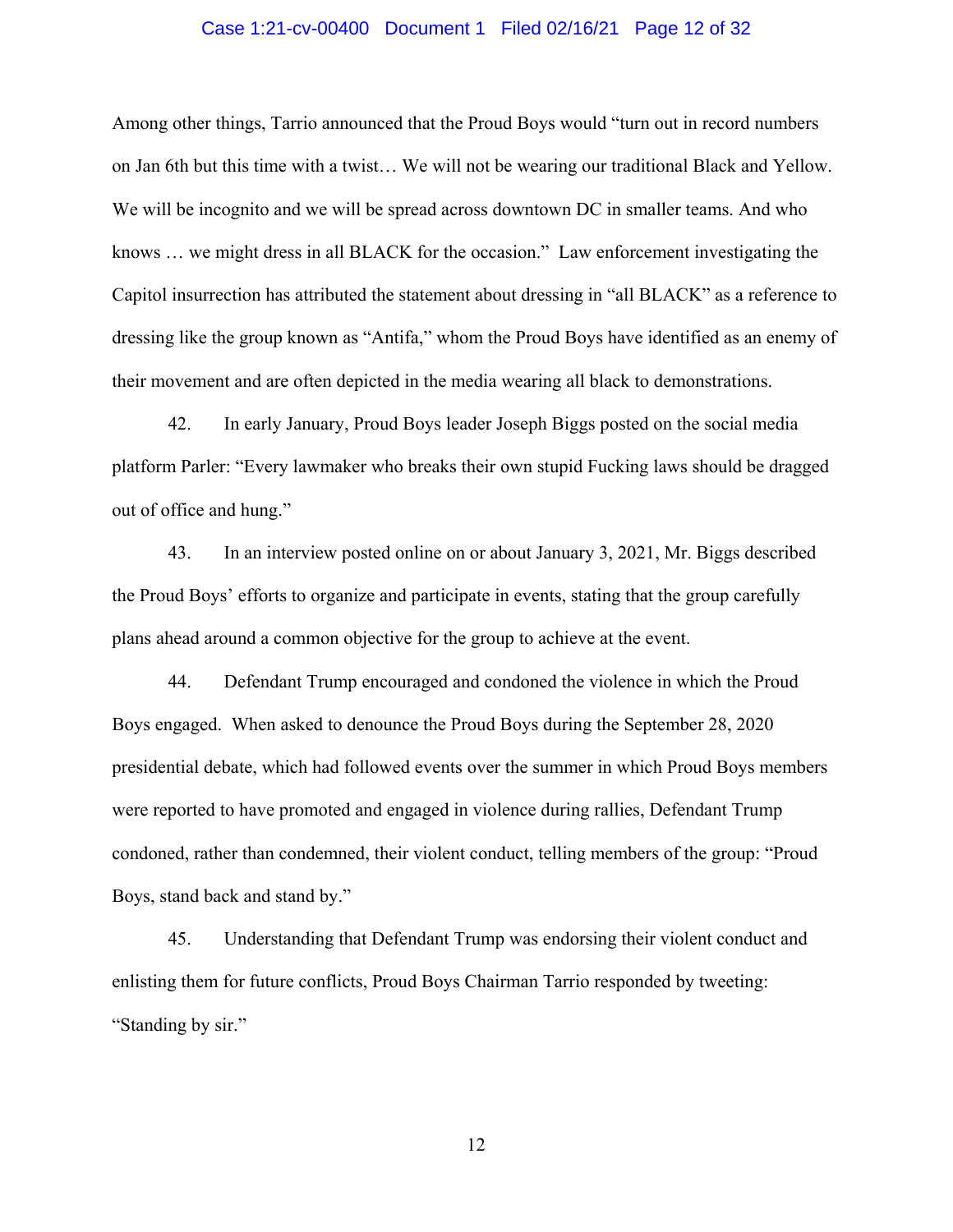## Case 1:21-cv-00400 Document 1 Filed 02/16/21 Page 13 of 32

46. Thomas Caldwell, a leader of Defendant Oath Keepers, was also directly involved in coordinating and preparing for the insurrection at the Capitol.

47. On January 1, 2021, Caldwell sent a Facebook message with information about a hotel in Northern Virginia where Oath Keepers members could stay and assemble when they came to Washington, D.C. on January 6, 2021, stating that the hotel had "a good location and would allow us to hunt at night if we wanted to." This message further stated that gathering on January 6 would be a "call to arms."

48. Following his father's lead, on January 4, 2021, at a campaign rally in Georgia, Donald Trump Jr. rallied the crowd by stating, "They're not taking this White House. We're going to fight like hell."

49. Stoking the anger and fervor of the crowd assembled in Washington, D.C. for the "Stop the Steal" rally scheduled for January 6, 2021, at a rally at Freedom Plaza in Washington, D.C. held on January 5, 2021, the leader of the "Stop the Steal" event led the crowd of Trump supporters in a chant of: "Victory or death!"

50. On the morning of January 6, 2021, before the Congressional approval of the Electoral College vote count was scheduled to occur later that day, Defendant Trump sent a message by twitter to Vice President Pence, encouraging him to refuse to allow the state-certified Electoral College ballots to be counted, as the Electoral Count Act of 1887 required. Instead, Defendant Trump stated, "All Mike Pence has to do is send [the election] back to the States, AND WE WIN."

51. The Electoral Count Act of 1887 requires that Congress convene on January 6 at 1:00 PM of the year after each presidential election in order to count the ballots cast by members of the Electoral College and, absent objection to any of the ballots, certify the count to the Vice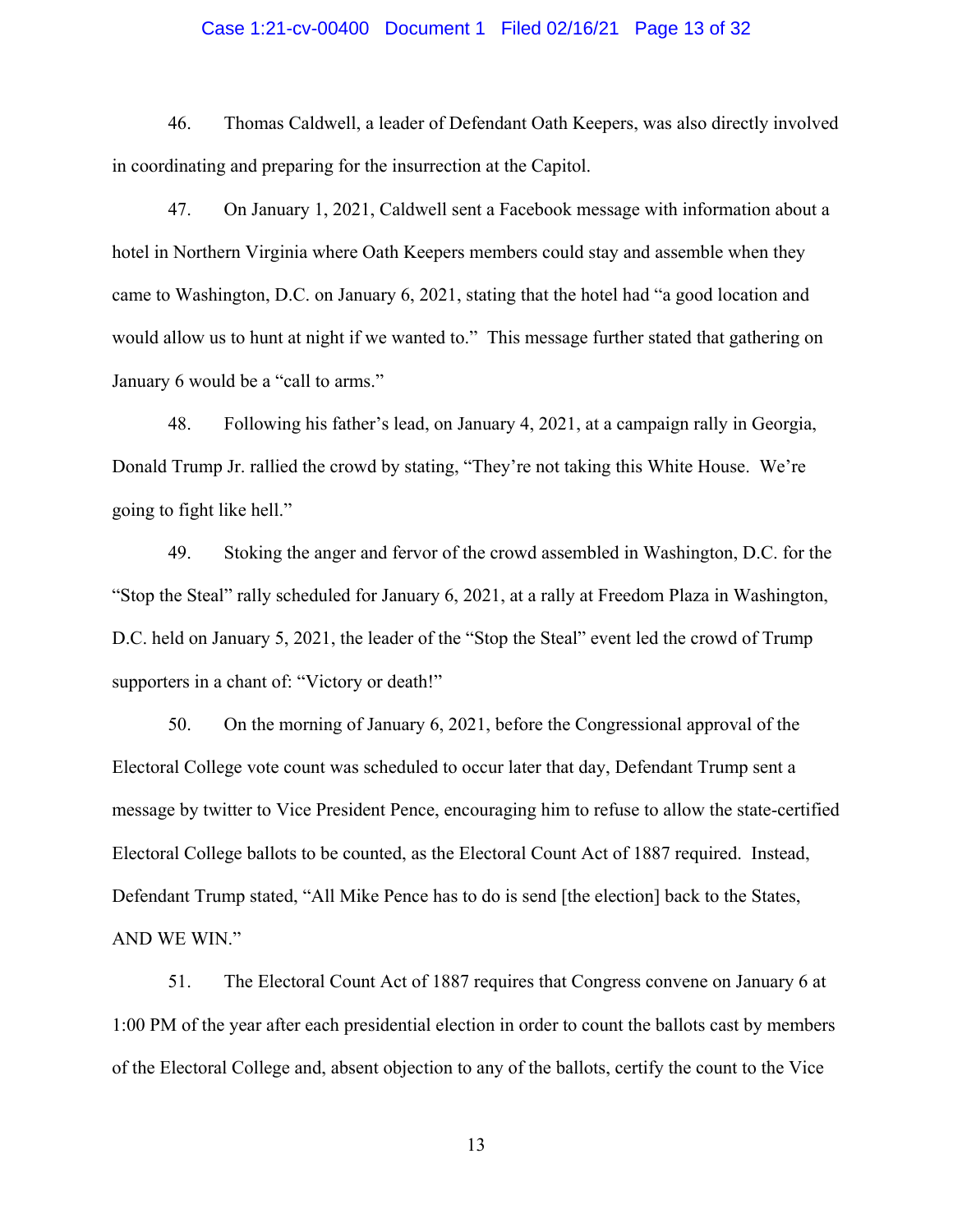#### Case 1:21-cv-00400 Document 1 Filed 02/16/21 Page 14 of 32

President, acting as President of the Senate, who is required to formally declare the victor in the election.

52. Defendant Trump's proposal to Vice President Pence as the President of the Senate, that he decline to count the Electoral College ballots and, instead of declaring the winner of the election, send the election back to the states, was in direct contravention of the legal requirements that the Electoral Count Act of 1887 imposed on the Vice President.

#### **II. The Actions of Defendants Trump and Giuliani at the "Save America" Rally**

53. On the morning of January 6, 2021, before the "Save America" rally, Defendant Trump urged his followers to resist the final count of the Electoral College ballots, misinforming them in a tweet that "The States want to redo their votes. They found out they voted on a FRAUD. Legislatures never approved. Let them do it. BE STRONG!" No state ever expressed the view, attributed to them by Defendant Trump, that they wanted to "redo their votes."

54. Defendant Giuliani spoke immediately before Defendant Trump. In remarks mirroring Defendant Trump's prior messages, Defendant Giuliani began by making a series of statements about the election contradicted by the state election officers, calling the votes lawfully cast in favor of President Biden "crooked ballots" and stating that he was "going to find criminality" and "proof this election was stolen." Then, he incited the crowd to take violent action, stating, "If we're right, a lot of them will go to jail. So, let's have trial by combat … I'll be darned if they're going to take our free and fair vote … We're going to fight to the very end to make sure that doesn't happen."

55. Then, Defendant Trump addressed the assembled crowd. Defendant Trump began by condemning his political opposition and repeating the same unproven accusation, rejected by the state election officers, that the election was stolen from him: "Hundreds of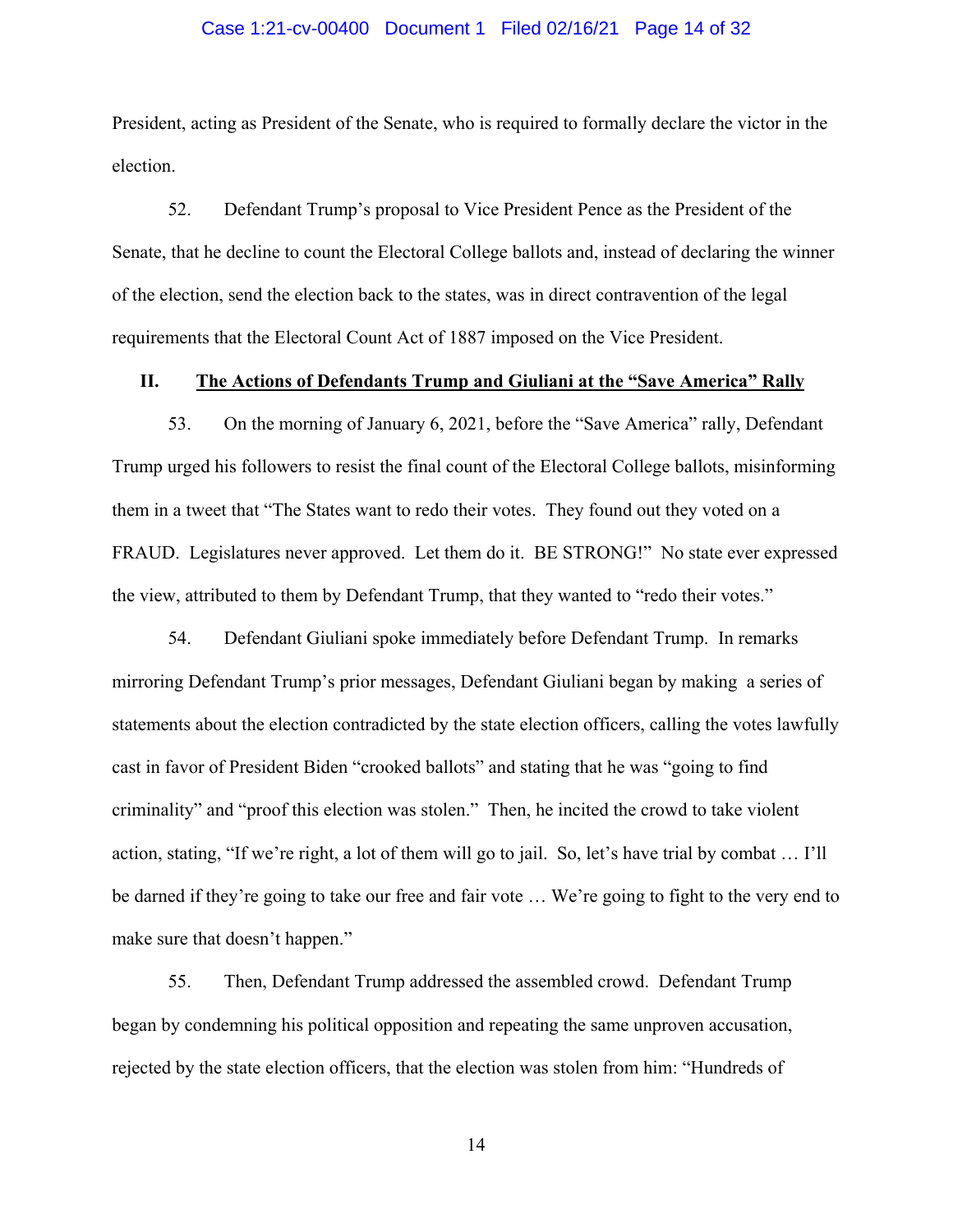## Case 1:21-cv-00400 Document 1 Filed 02/16/21 Page 15 of 32

thousands of American patriots are committed to the honesty of our elections and the integrity of our glorious Republic. All of us here today do not want to see our election victory stolen by emboldened radical left Democrats, which is what they're doing and stolen by the fake news media. That's what they've done and what they're doing. We will never give up. We will never concede, it doesn't happen. You don't concede when there's theft involved." No state or court has credited Defendant Trump's assertion that his opportunity to win the presidential election was "stolen" from him.

56. Defendant Trump then began stoking the crowd's anger and urging them to take action to forcibly seize control of the process for counting and approving the Electoral College ballots, stating: "Republicans are constantly fighting like a boxer with his hands tied behind his back. It's like a boxer, and we want to be so nice. We want to be so respectful of everybody, including bad people. We're going to have to fight much harder and Mike Pence is going to have to come through for us. If he doesn't, that will be a sad day for our country because you're sworn to uphold our constitution. Now it is up to Congress to confront this egregious assault on our democracy. After this, we're going to walk down, and I'll be there with you. We're going to walk down. We're going to walk down any one you want, but I think right here. We're going walk down to the Capitol, and we're going to cheer on our brave Senators, and Congressmen and women. We're probably not going to be cheering so much for some of them because you'll never take back our country with weakness. You have to show strength, and you have to be strong." It was Defendant Trump's efforts to undermine the legitimacy of the presidential election results, not the lawful actions of the state election officials, that constituted the "egregious assault on our democracy" to which he referred.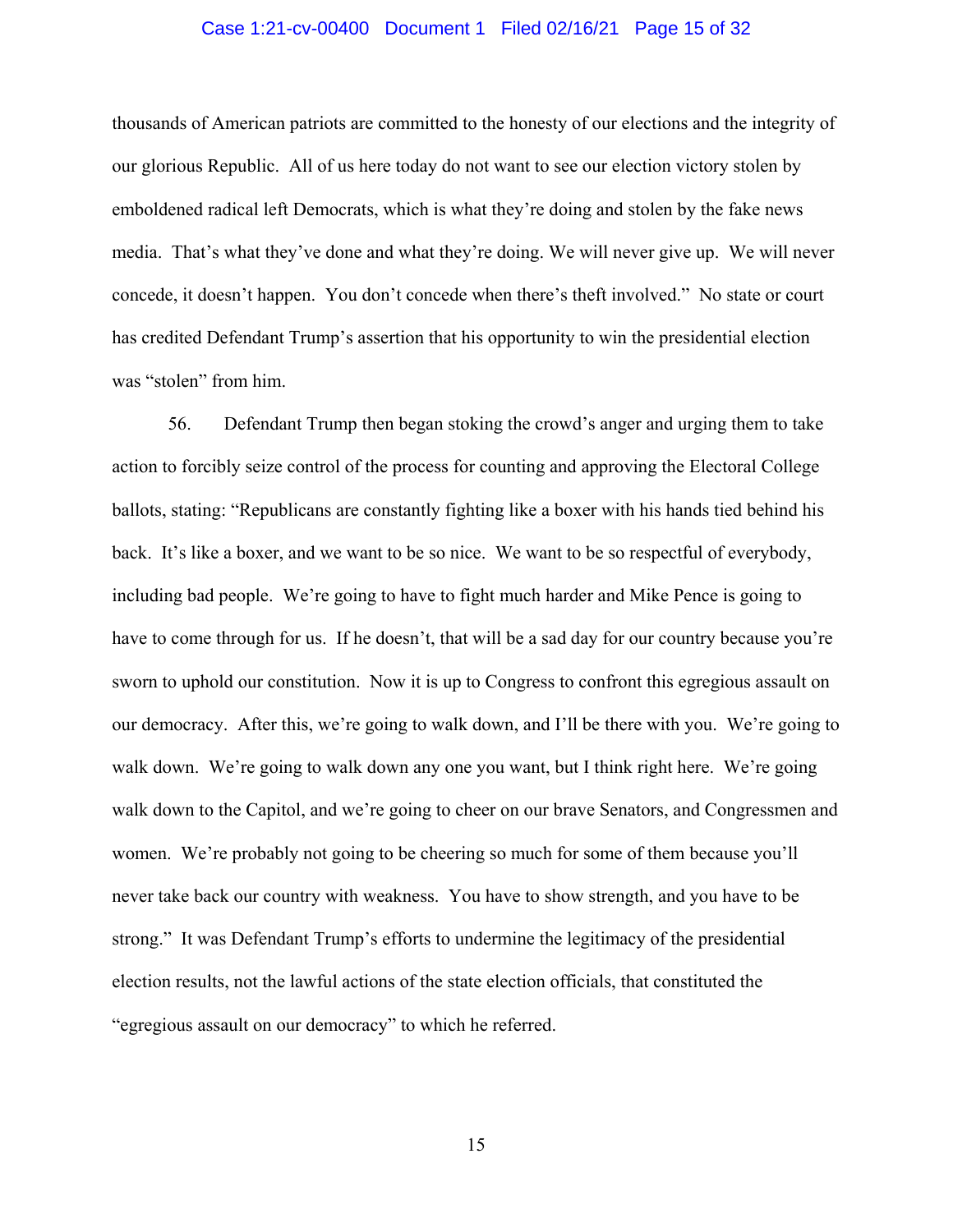## Case 1:21-cv-00400 Document 1 Filed 02/16/21 Page 16 of 32

57. The call to arms by Defendant Trump had its intended effect. Immediately after his incendiary remarks, the crowd began shouting and chanting, "Storm the Capitol," "Invade the Capitol Building," and "Take the Capitol right now."

58. Rather than discourage the riotous action that was advocated, Defendant Trump reinforced it by stating: "The radical left knows exactly what they're doing. They're ruthless and it's time that somebody did something about it."

59. Defendant Trump then roused the crowd further, shouting: "Something is wrong here, something is really wrong, can't have happened and we fight, we fight like hell, and if you don't fight like hell, you're not going to have a country anymore."

60. At this point, the crowd began chanting "Fight like Hell" and "Fight for Trump."

61. Then, Defendant Trump directed the crowd to descend upon the Capitol: "So we are going to … walk down Pennsylvania Avenue …, and we are going to the Capitol, and we are going to try and give … our Republicans, the weak ones because the strong ones don't need any of our help, we're … going to try and give them the kind of pride and boldness that they need to take back our country. So, let's walk down Pennsylvania Avenue."

62. The permit obtained for the Save America rally expressly provided: "This permit does not authorize a march from the Ellipse." Defendant Trump nevertheless instructed the angry crowd to march from the Ellipse to the Capitol for the purpose of "fight[ing] like hell," and therefore directed the crowd to take action outside the bounds of what the permit authorized.

## **III. The Insurrection at the Capitol**

63. The U.S. Capitol, which is located at First Street, SE, in Washington, D.C., is secured 24 hours a day by U.S. Capitol Police. Restrictions around the U.S. Capitol include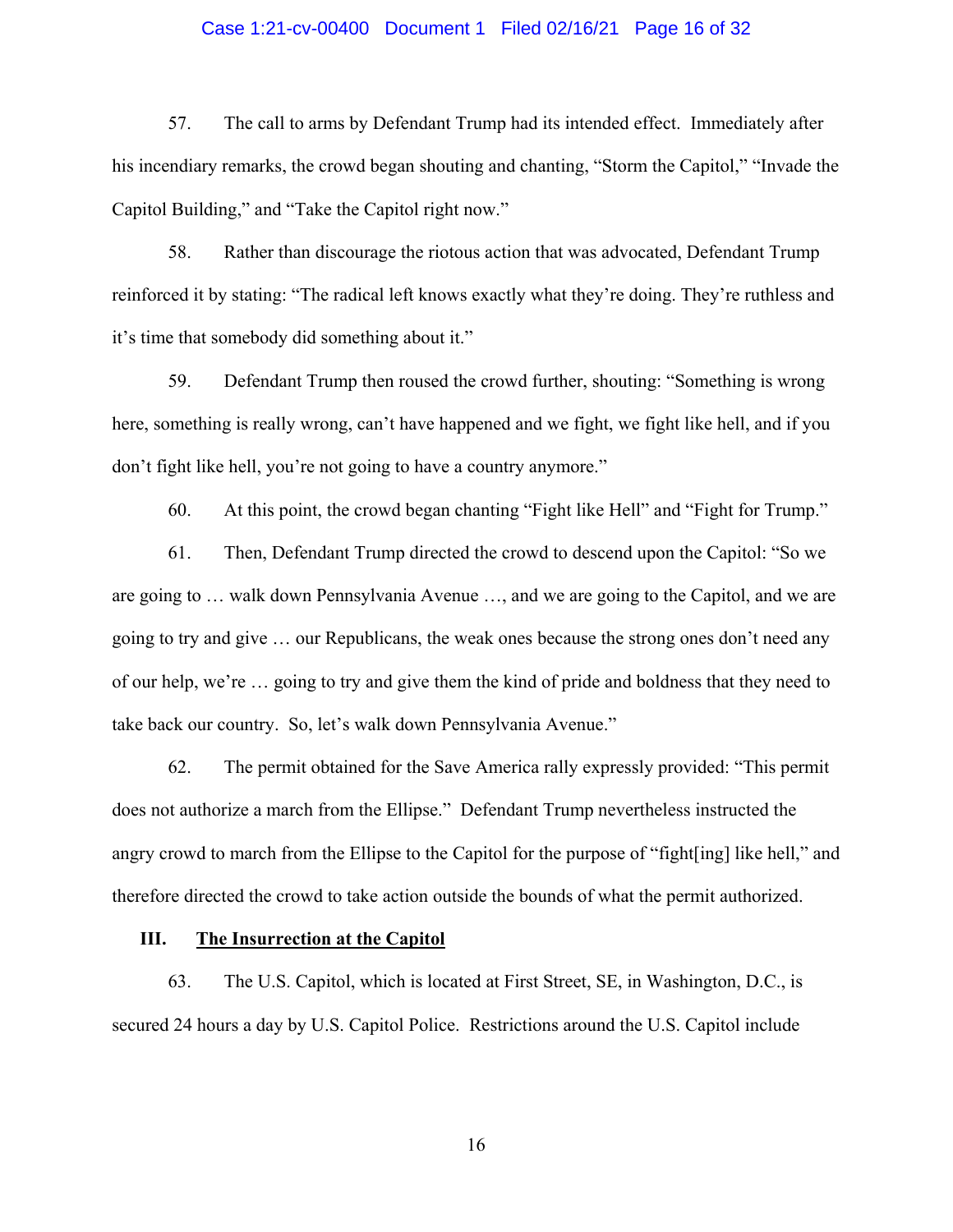#### Case 1:21-cv-00400 Document 1 Filed 02/16/21 Page 17 of 32

permanent and temporary security barriers and posts manned by U.S. Capitol Police. Only authorized people with appropriate identification were allowed access inside the U.S. Capitol.

64. On January 6, 2021, the exterior plaza of the U.S. Capitol was closed to members of the public. Metal barriers were placed along pedestrian entrances approximately one hundred feet from the west side entrance to the Capitol.

65. On January 6, 2021, at approximately 1:00 PM, in accordance with the Constitution and federal law dictating the means by which Congress counts the states' Electoral Votes, including the date and time such counting shall occur, a joint session of the United Sates Congress convened at the United States Capitol to certify the vote count of the 2020 presidential election.

66. Defendant Proud Boys was a key instigator of the insurrection at the Capitol, working in concert with Defendants Trump and Giuliani as they incited and directed an angry mob to descend on the Capitol.

67. At approximately 12:50 PM on January 6, 2021, Defendant Proud Boys, rallied by leader Joseph Biggs, coalesced and marched towards the Capitol while Trump was speaking at the Save America rally.

68. En route to the Capitol, members of Defendant Proud Boys were engaged in various chants and response calls, including "Fuck Antifa!" and "Whose streets? Our streets!"

69. At the direction of the Defendant Proud Boys rally organizers, many Proud Boys members abandoned their organization's colors of black and yellow in order to wear the black attire associated with Antifa.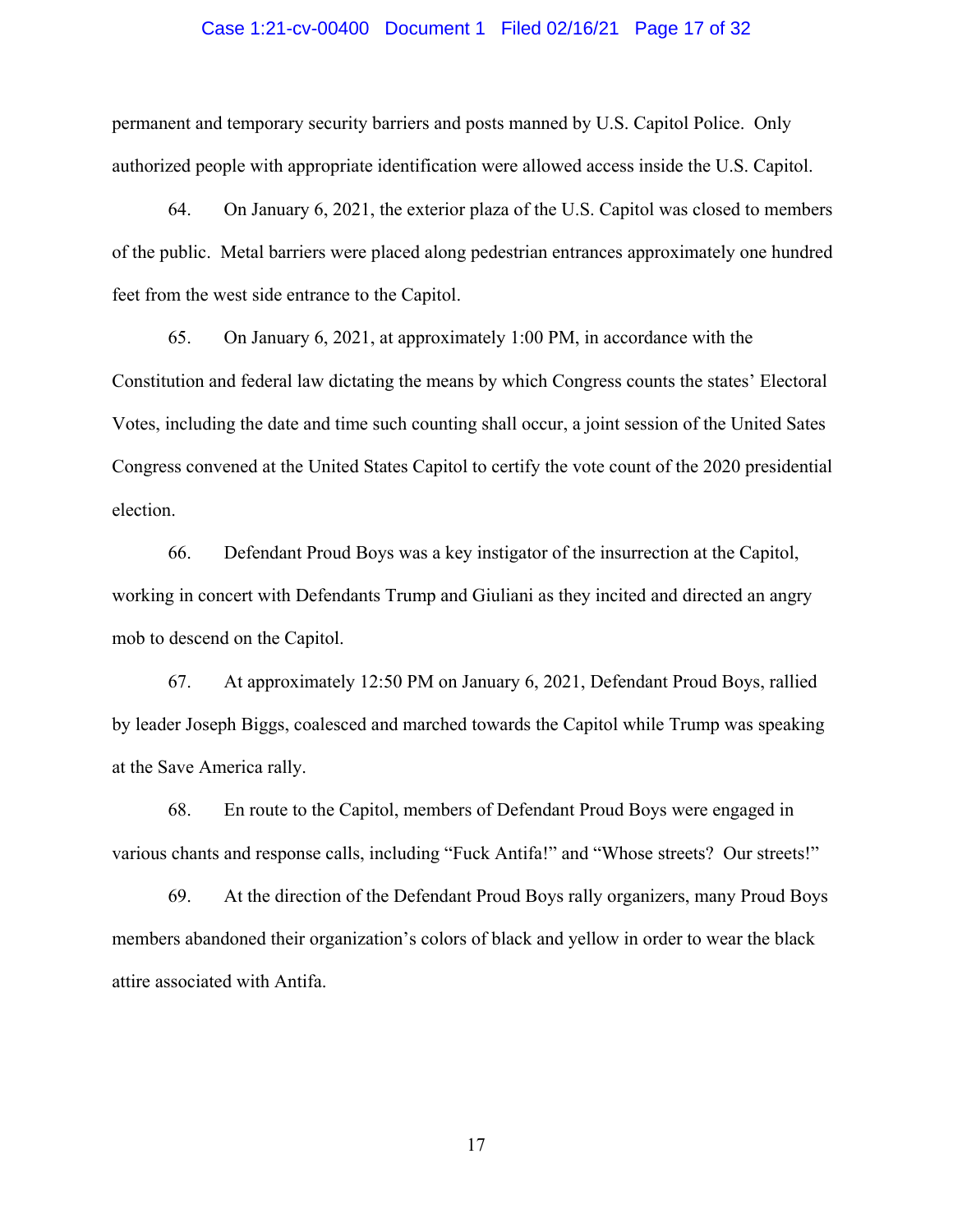## Case 1:21-cv-00400 Document 1 Filed 02/16/21 Page 18 of 32

70. Captured on video, https://www.youtube.com/watch?v=n0MA5GjR6Zo, at approximately 12:52 PM, Defendant Proud Boys head Biggs dispatched the leader of the assault on the Capitol entrance.

71. Following this lead, more members of Defendant Proud Boys descended on the Capitol, breaking through the metal barriers erected a hundred feet from the Capitol building and overcoming the Capitol Police officers stationed there to repel any incursion on the Capitol.

72. Following the lead of the Defendant Proud Boys, who overcame the barriers erected to protect the Capitol, the crowd dispatched by Defendant Trump descended on the Capitol.

73. By the time the thousands of demonstrators arrived at the Capitol, the Proud Boys had already begun compromising the protections erected by the Capitol Police near the base of the Capitol.

74. As a result, the crowd that arrived passed easily through the outer ring of barriers and was able to confront and ultimately overwhelm an inner array of Capitol Police and barricades established as the last line of defense outside the Capitol building.

75. Having delayed delivering his incendiary remarks to the crowd at the Ellipse in order to afford the Defendant Proud Boys an opportunity to arrive at the Capitol and overcome its initial defenses, Defendant Trump acted in concert with the Proud Boys, allowing them to clear the way for the arriving riotous crowd to descend on, and ultimately enter, the Capitol.

76. The crowd that Defendants Trump and Giuliani incited to march upon and forcibly enter the Capitol erected gallows on the Capitol grounds and displayed a noose.

77. Members of the crowd, whom Defendants Trump and Giuliani incited to forcibly enter the Capitol, proceeded as Defendants Trump and Giuliani directed them to interrupt the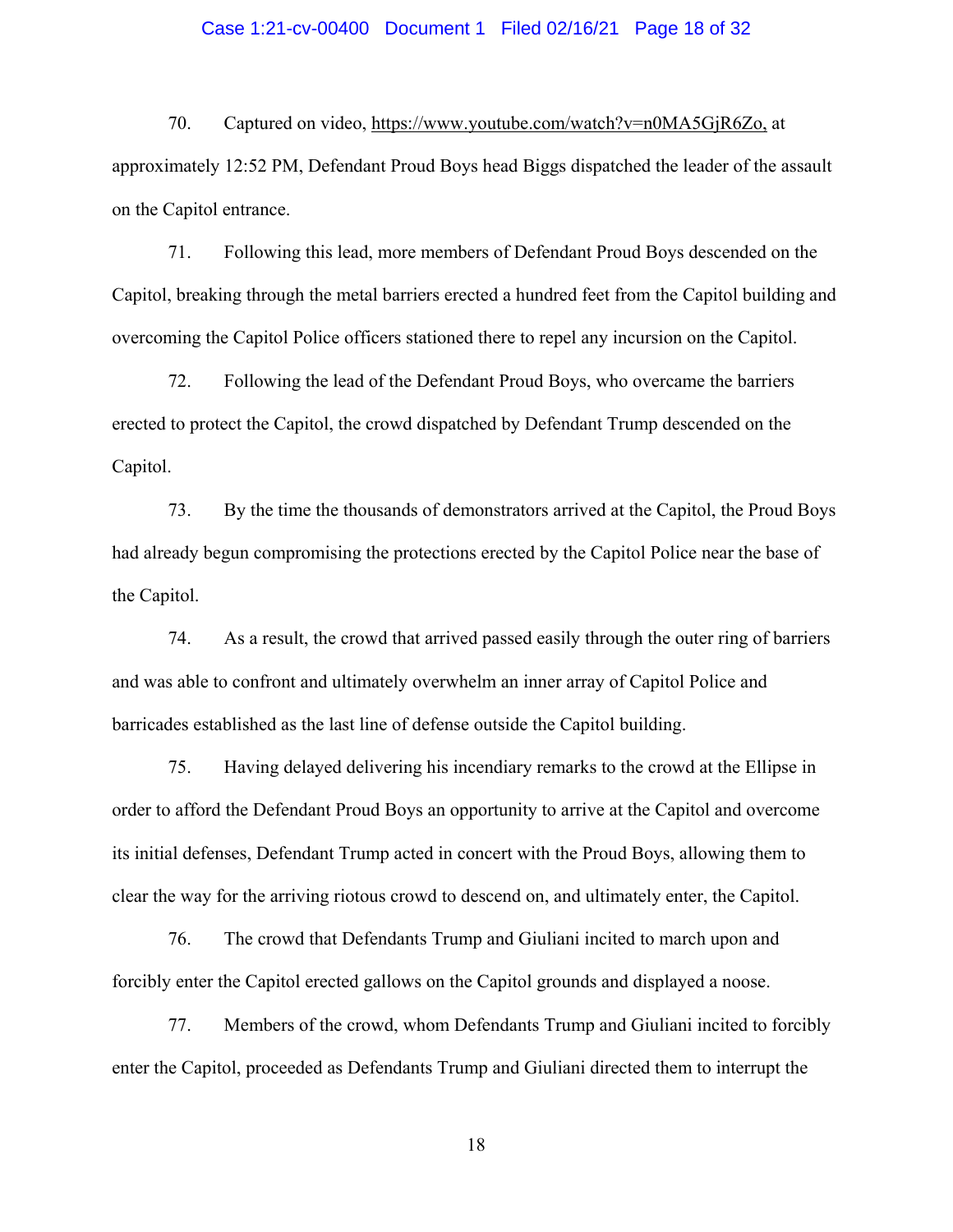#### Case 1:21-cv-00400 Document 1 Filed 02/16/21 Page 19 of 32

count of the Electoral College ballots with the purpose of precluding the final certification of the election results required by law.

78. At the time the rioters initially broke into the Capitol, members of the House of Representatives and the Senate were engaged in debating the tally of the votes cast by members of the Electoral College.

79. Defendant Trump was watching live televised reports of the forcible entry into the Capitol and the violence committed by the crowd dispatched by Defendants Trump and Giuliani. Rather than take action to attempt to calm the riotous crowd or direct additional law enforcement to the site, Defendant Trump egged on members of the riotous crowd by tweeting at 1:49 PM a video of the "Save America" rally filmed shortly before, where he had rallied the crowd with his clarion call: "Our country has had enough. We will not take it anymore and that's what this is all about . . . You'll never take back our country with weakness. You have to show strength, and you have to be strong."

80. Shortly after 2:00 PM, the riotous crowd breached the Capitol Building. Windows and barricades were broken as the mob stormed into the National Statuary Hall, the heart of the Capitol building.

81. Video recorded a member of Defendant Proud Boys as he broke through a Capitol window at approximately 2:11 PM, using the clear-plastic shield seized from an overcome Capitol Police Officer. Thereafter, members of the crowd, including some from the Defendant Proud Boys, entered the Capitol through the broken window and then opened a door, through which the riotous crowd streamed into the Capitol.

82. The member of Defendant Proud Boys who broke through the window with a plastic shield then posted a self-congratulatory video of himself smoking a cigar in celebration of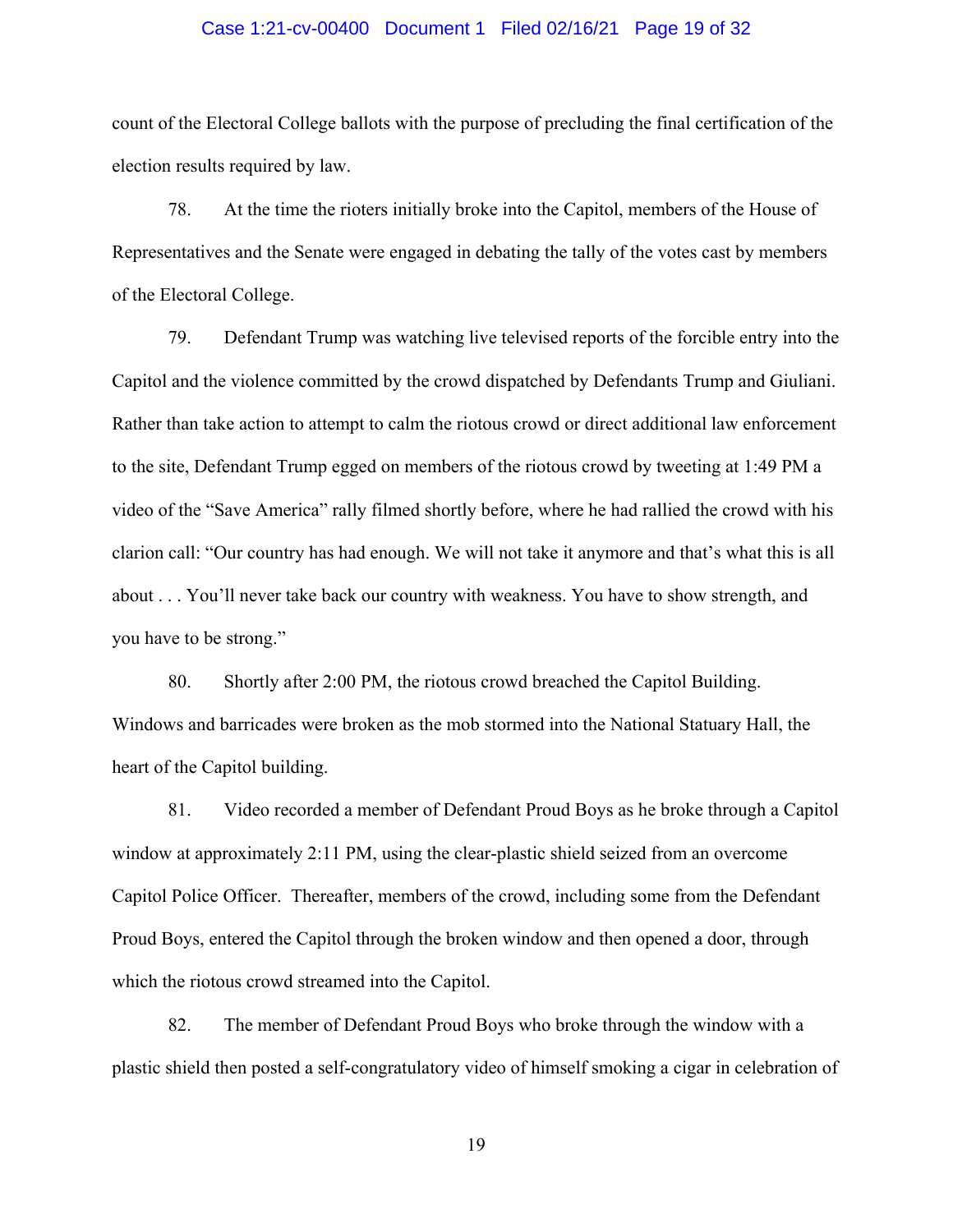#### Case 1:21-cv-00400 Document 1 Filed 02/16/21 Page 20 of 32

his unlawful entry, declaring: "Victory smoke in the Capitol, boys ... I knew we could take this shit over if we tried hard enough."

83. Other video live streamed to the social media site Parler captured Defendant Proud Boys leader Joseph Biggs, who had entered the Capitol, responding to an inquiry asking, "Hey Biggs, what do you gotta say" by smiling and pronouncing, "This is awesome!"

84. Shortly after the Capitol was breached, the Senate was called into recess.

85. Chaos and violence reigned as riotous members of the crowd inflamed by remarks from Defendants Trump and Giuliani streamed into the Capitol, overcoming most of the remaining Capitol Police and descending upon Capitol offices of Members of Congress and their staff. Rioters beat on the doors of the chamber of the House of Representatives where Defendant Thompson and other members of the House were forced to shelter in place.

86. Employing ear pieces and walkie-talkies in order to communicate with each other and coordinate their attack on the Capitol, members of Defendant Proud Boys inside the Capitol Building continued to lead and coordinate facets of the attack on the Capitol in order to interfere with the tally of Electoral College votes in which members of Congress were engaged.

87. Yet another video depicted a member of Defendant Proud Boys inside the Capitol saying, "We just went ahead and stormed the Capitol. It's about to get ugly." He was surrounded by riotous supporters who chanted "Our house" and were accompanied by another member of Defendant Proud Boys who sarcastically called for "Nancy," to summon the Speaker of the House of the United States House of Representatives, Nancy Pelosi.

88. Thereafter, members of Defendant Proud Boys and members of the riotous crowd whose invasion of the Capitol was incited by Defendants Trump and Giuliani roamed the Capitol, entering and rifling through Member offices, including the office of House Speaker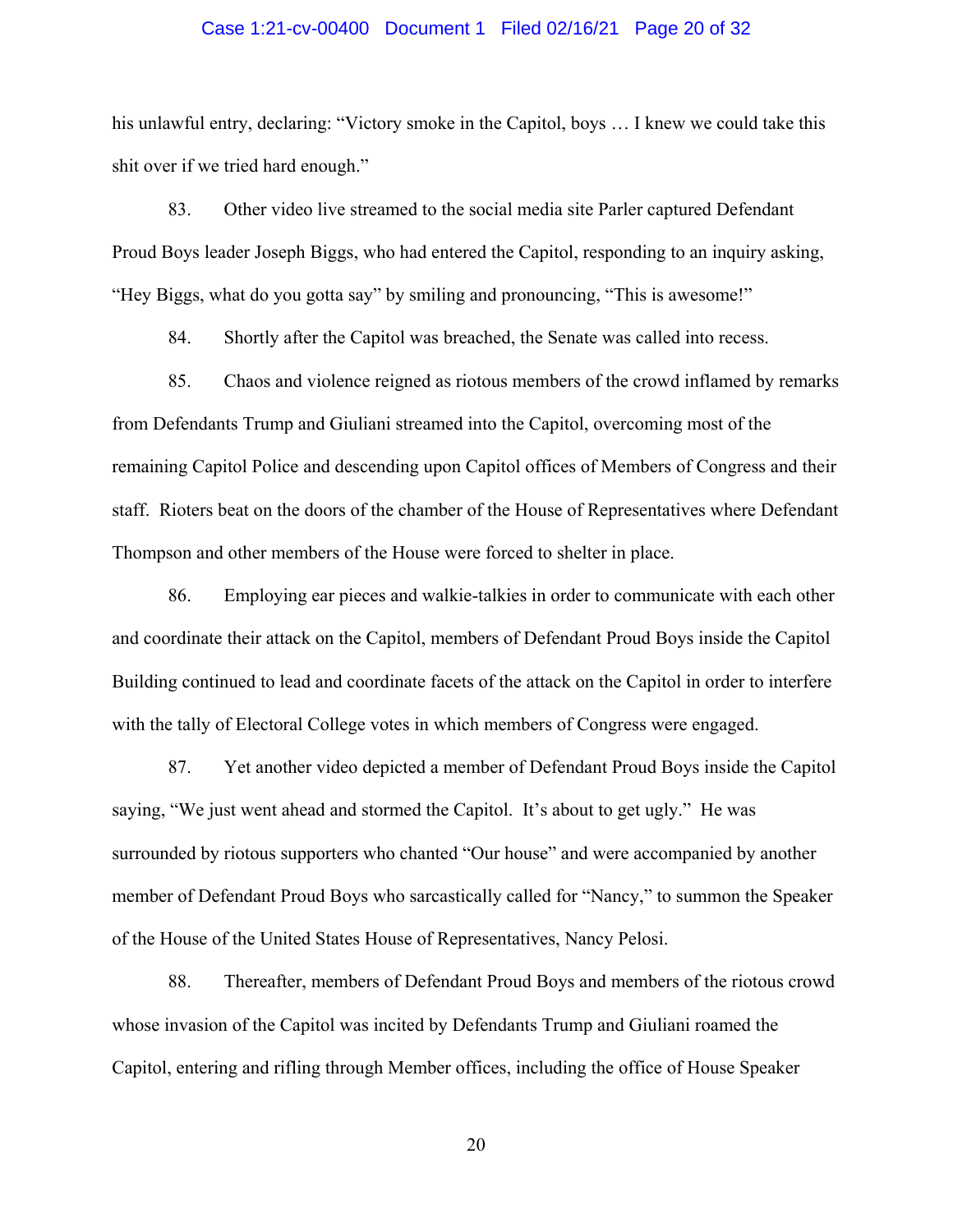#### Case 1:21-cv-00400 Document 1 Filed 02/16/21 Page 21 of 32

Nancy Pelosi, leaving furniture and files in disarray and removing personal and official effects including laptops containing confidential information. As they roamed the Capitol Building, members of Defendant Proud Boys and members of the riotous crowd chanted, "Fight for Trump."

89. Members of Defendant Proud Boys as well as members of the riotous crowd also searched for Members of Congress in the halls and rooms of the Capitol. Several rioters carried plastic handcuffs that would have permitted them to detain Members of Congress whom they encountered.

90. Notwithstanding that Republican Members of Congress trapped in the Capitol transmitted appeals to the White House to take immediate action to stop the insurrection, no action was forthcoming as the President continued to watch the insurrection unfold in live televised reports.

91. Soon after members of the riotous crowd dispatched by Defendants Trump and Giuliani forcibly entered the Capitol and began roaming its halls and offices, Defendant Trump called upon them to disrupt the Electoral College ballot count, tweeting that "Mike Pence didn't have the courage to do what should have been done …"

92. When the Capitol was breached around 2:11 PM, then Vice President Pence was present at the Capitol in his capacity as President of the Senate, in order to preside over the tally of the Electoral College ballots.

93. Having declined to suspend the Electoral College vote tally as Defendant Trump urged him to do, then Vice President Pence also became a target of the crowd's ire, along with Members of Congress, as rioters chanted "Hang Mike Pence."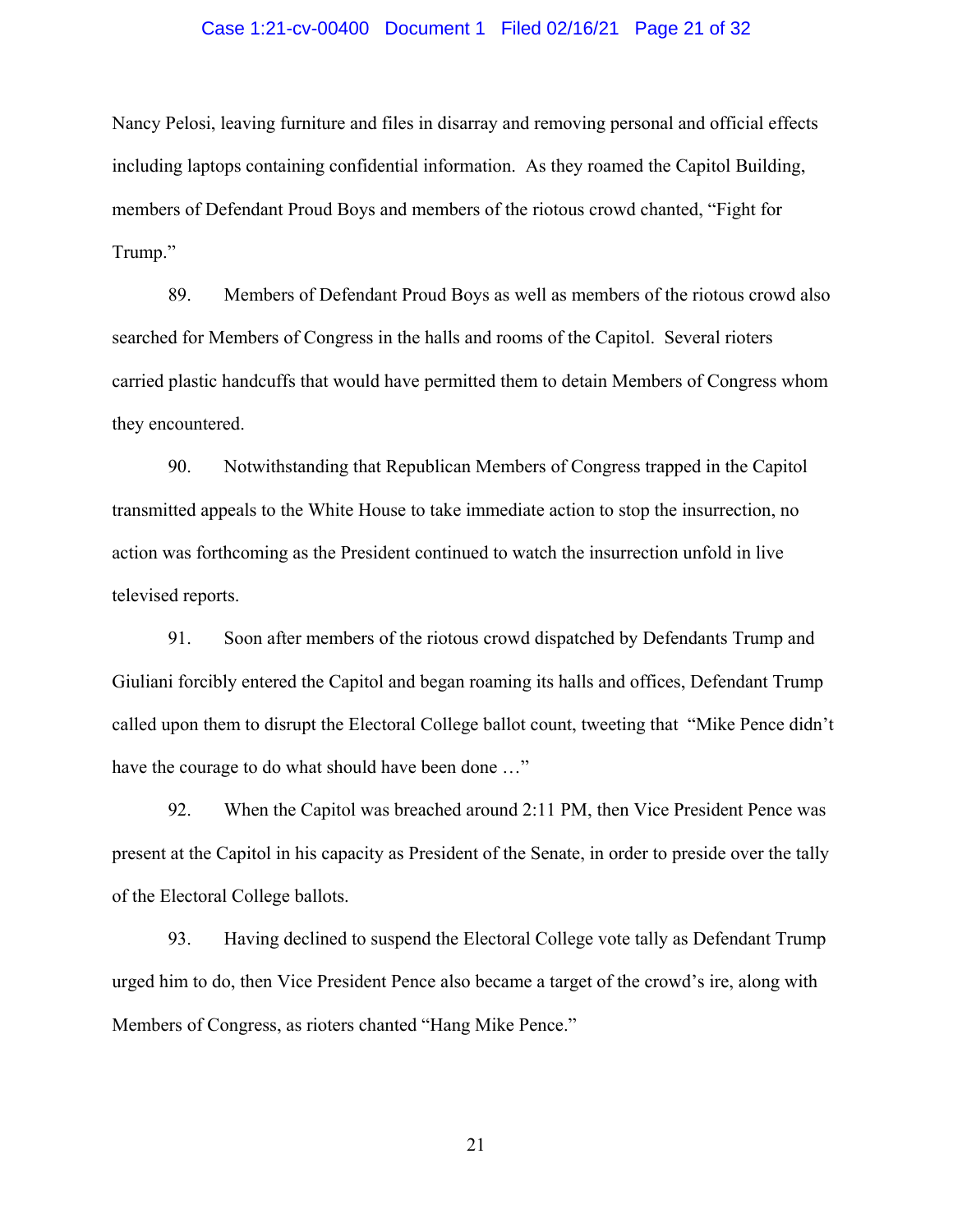## Case 1:21-cv-00400 Document 1 Filed 02/16/21 Page 22 of 32

94. Once inside the Capitol, some members of the riotous crowd confirmed they were acting upon the direction and at the behest of Defendant Trump. When the crowd confronted Capitol Police inside the Capitol, they warned the Capitol Police officers, "You're outnumbered. There's a fucking million of us out there. And we are listening to Trump – your boss." Apparently believing that Defendant Trump's inciteful remarks gave them license to enter and overtake the Capitol, leaders of the riotous crowd also told Capitol Police, "We were invited here by the President of the United States." Rioters parading through the halls of the Capitol carried flags and wore clothing and other paraphernalia bearing the name: "Trump."

95. As House Republican Conference Chair the Honorable Elizabeth L. Cheney stated in her vote in favor of the Article of Impeachment on January 12, 2021, Defendant Trump "summoned this mob, assembled the mob, and lit the flame of this attack. Everything that followed was his doing."

96. Then Senate Majority Leader Senator Mitch McConnell likewise observed in remarks delivered on the Senate floor on January 19, 2021 the pivotal role of Defendant Trump in inciting the attack on the Capitol, stating, "The mob was fed lies. They were provoked by the President and other powerful people and they tried to use fear and violence to stop a specific proceeding of the first branch of the federal government which they did not like."

97. Acting in concert with Defendant Proud Boys and the rest of the riotous mob entering the Capitol, members of Defendant Oath Keepers wore paramilitary equipment, helmets, reinforced vests and clothing with Oath Keepers paraphernalia, moving in a regimented manner as members of the military are trained. Pursuing a purpose shared by Defendants Trump and Giuliani as well as Defendant Proud Boys, Defendant Oath Keepers played a leadership role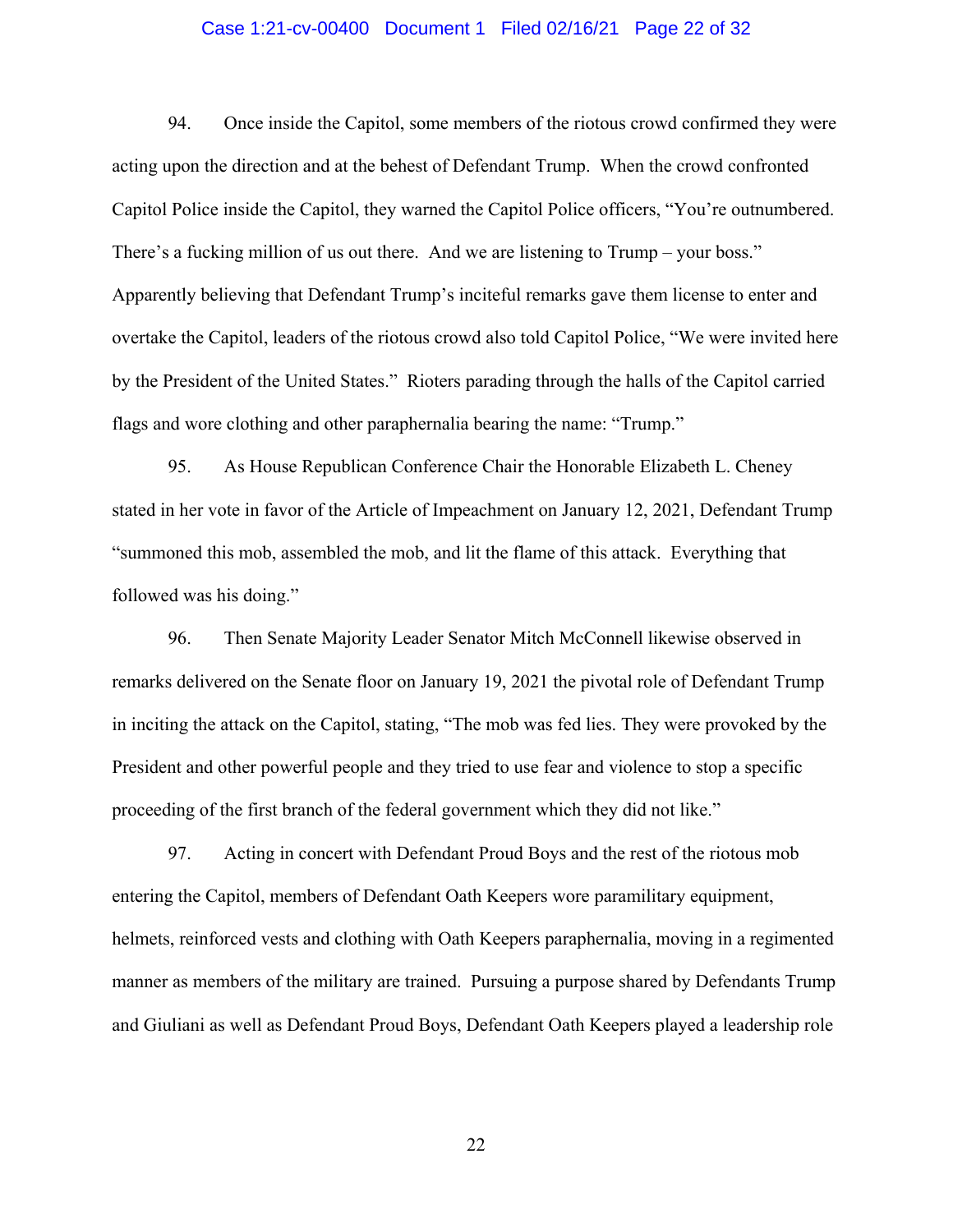## Case 1:21-cv-00400 Document 1 Filed 02/16/21 Page 23 of 32

of the riotous crowd and provided military-style assistance sufficient to overcome any Capitol Police resistance.

98. Members of Defendant Oath Keepers were equally clear that the purpose of their unlawful presence at the Capitol was to interfere with the tally of Electoral College votes. One member of Defendant Oath Keepers, for example, posted a photograph of herself at the Capitol on the social media site Parler, along with the statement: "Me before forcing entry into the Capitol Building. #stopthesteal #stormthecapitol #oathkeepers #ohiomilitia." Another post late in the day declared: "Yeah. We stormed the Capitol today. Teargassed, the whole, 9. Pushed our way into the Rotunda. Made it into the Senate even. The news is lying (even Fox) about the Historical Events we created today."

99. Like Defendant Proud Boys, members of Defendant Oath Keepers communicated with portable devices that permitted them to coordinate their activities in the Capitol. A message later posted on Facebook for example revealed Defendant Oath Keepers was transmitting intelligence about the location of Members of Congress whom they were hunting. It said: "All members are in the tunnels under capital seal them in. Turn on gas." Another message transmitted to Defendant Oath Keepers leader Thomas Caldwell during the attack reported: "Tom, all legislators are down in the Tunnels 3 floors down," and "Go through back house chamber doors facing N left down hallway down steps." Still another message among members of Defendant Oath Keepers revealed the organized manner in which they pursued their mission: "We have a good group. We have about 30-40 of us. We are sticking together and sticking to the plan."

100. Reflecting on their success in interfering with the tally of the Electoral College votes, Defendant Oath Keepers leader Thomas Caldwell posted a message on Facebook at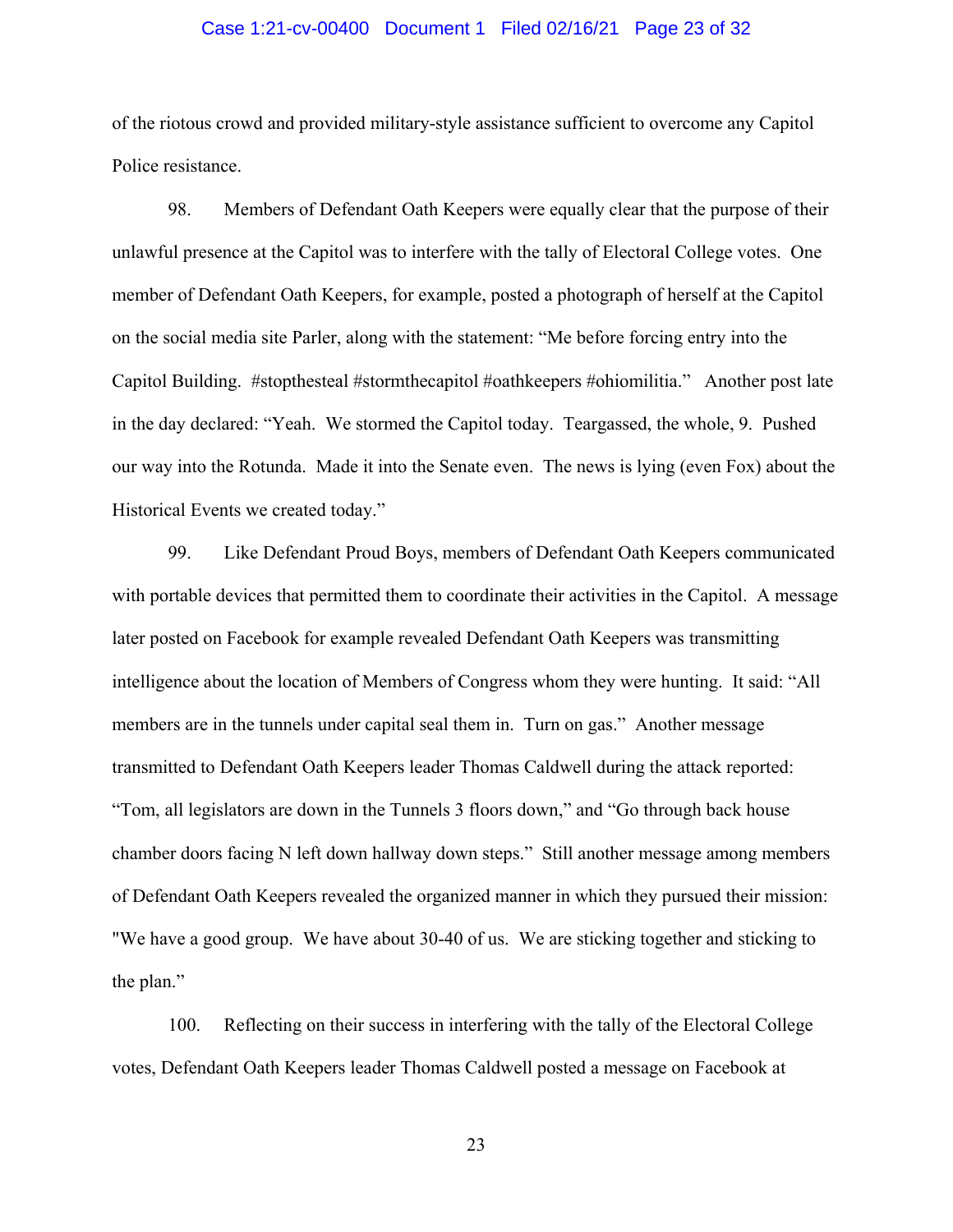#### Case 1:21-cv-00400 Document 1 Filed 02/16/21 Page 24 of 32

approximately 7:49 PM on the same day with a video of himself inside the Capitol and the message: "Us storming the castle. Please share. Sharon was with me. I am such an instigator! She was ready for it man! Didn't even mind the tear gas."

101. Gloating over their perceived success, Caldwell then sent another message reporting: "Proud boys scuffled with cops and drove them inside to hide. Breached the doors. One guy made it all the way to the house floor, another to Pelosi's office. A good time."

102. Viewing their success in disrupting the Congress as a model for similar actions in the future, Caldwell sent another message stating: "We need to do this at the local level. Let's storm the capitol in Ohio. Tell me when!"

103. Members of the riotous crowd prominently displayed a Confederate flag within the walls of the Capitol. Widely viewed as a symbol of the subjugation of African Americans as slaves by the dominant white slave holders as well as a powerful reminder of the insurrection caused by the secession of the southern states before the Civil War, members of the riotous crowd carried the Confederate Flag as a banner reflecting much of the sentiment motivating many who invaded the Capitol.

104. Outside the Capitol, rioters attacked Capitol Police officers, yelling "traitors" at those law enforcement officers who were trying to protect the Capitol and the members of the House of Representatives and Senate.

105. Rioters doused law enforcement officers with bear mace, a concentrated pepper spray designed to deter bear attacks, *i.e*., not intended to be deployed against humans.

106. Capitol Police Officers were dragged and kicked.

107. At least one officer was beaten with the pole attached to an American flag.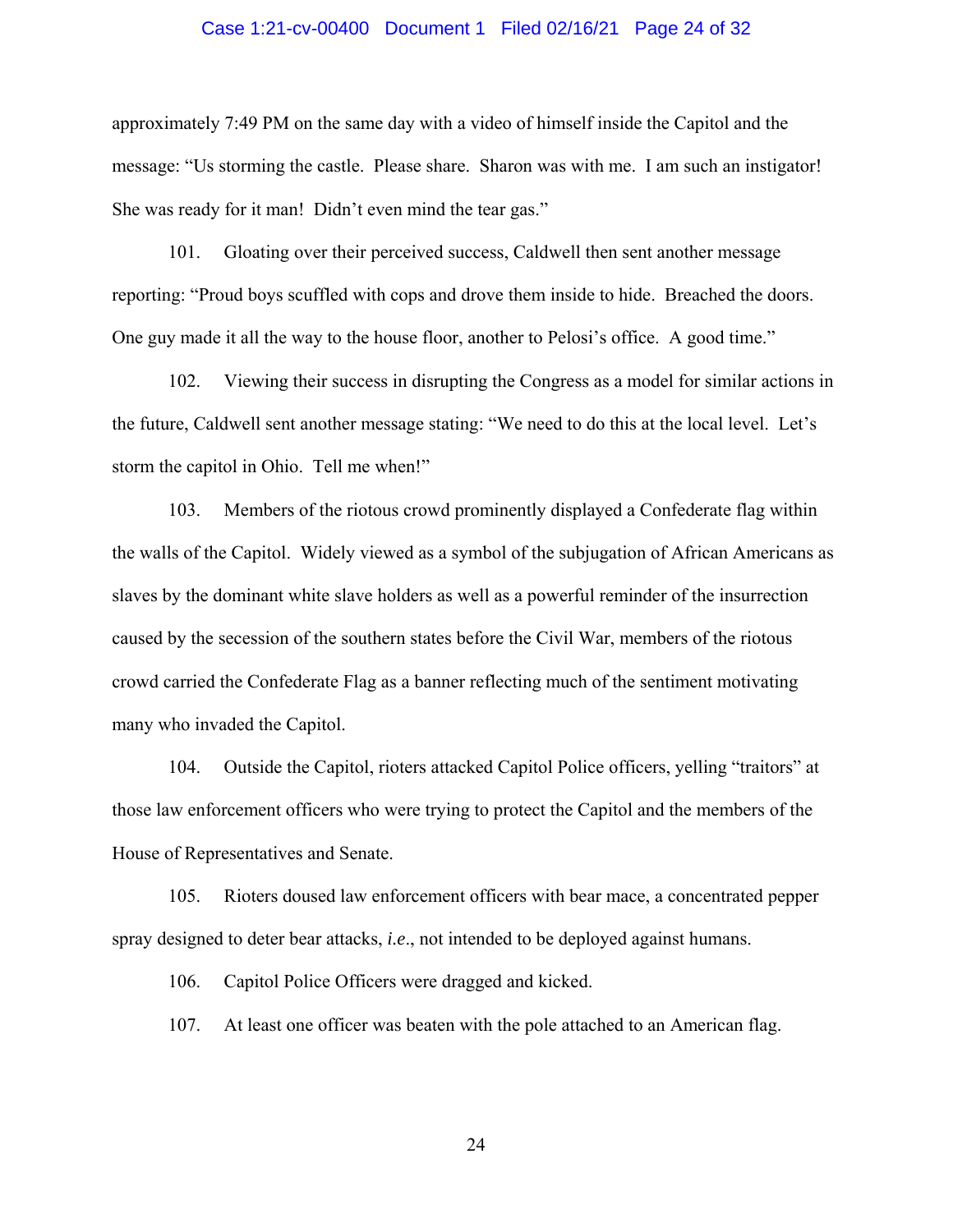## Case 1:21-cv-00400 Document 1 Filed 02/16/21 Page 25 of 32

108. While the rioting crowd was forcibly entering the Capitol, roaming its halls and desecrating its offices, that same day Defendant Giuliani joined the other Defendants in seeking to delay and derail the tally of the Electoral College ballots by calling Members of Congress, urging them to do everything they could to "slow it down" and "delay" the Electoral College vote count in Congress.

109. In these phone call communications with selected Members of Congress while the insurrection was ongoing on January 6, Defendant Giuliani urged: "And I know they're reconvening at eight tonight, but the only strategy we can follow is to object to numerous states and raise issues so that we get ourselves into tomorrow ideally until the end of tomorrow."

110. At 6:01 PM, Defendant Trump expressed the view that the insurrection attempted by the rioting crowd dispatched by Trump and Giuliani and the accompanying violence at the Capitol were justified and to be expected, tweeting: "These are the things and events that happen when a sacred landslide election victory is so unceremoniously  $\&$  viciously stripped away from great patriots who have been badly  $\&$  unfairly treated for so long. Go home with love  $\&$  in peace. Remember this day forever!" This again was a complete and utter lie by Trump trying to tell the American people that he won a landslide election victory which was being stripped away.

111. The final announcement by Vice President Mike Pence of the count of the Electoral College votes, which provided the imprimatur of Congress on the results of the presidential election held in 2020, did not occur until 3:41 AM the next morning, January 7, 2021.

112. Five people died during the course of the riot and/or as a result of injuries sustained during the riot. Those casualties included one member of law enforcement.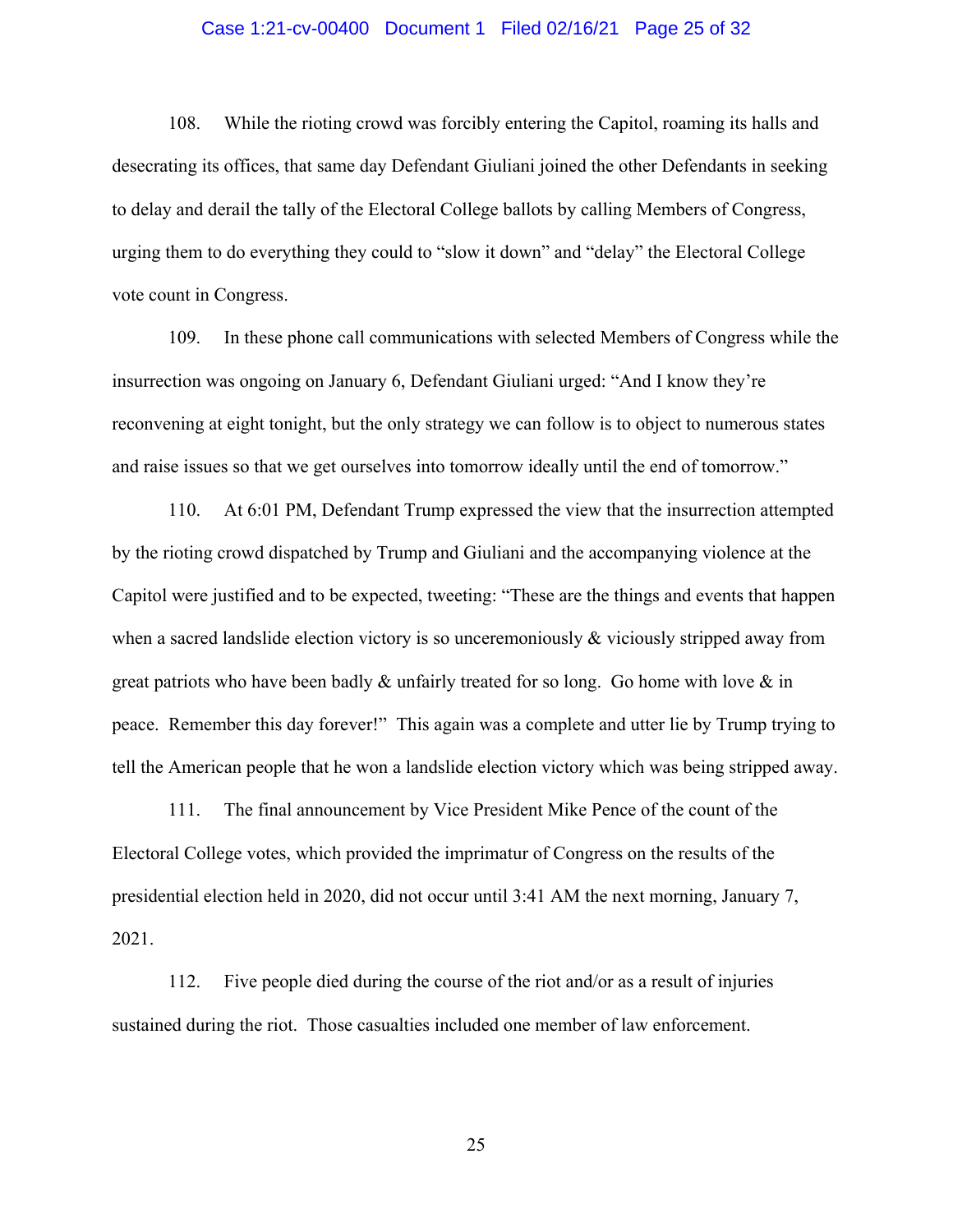### Case 1:21-cv-00400 Document 1 Filed 02/16/21 Page 26 of 32

113. Fights between rioters and officers of the Capitol Police resulted in the hospitalization of more than 50 officers.

114. Faced with the threat of criminal prosecution, many of the rioting crowd members justified their presence and their actions as occurring because Defendants Trump and/or Giuliani instructed them to proceed in this unruly and disruptive manner, and that these individuals were following orders from their then-President and his attorney.

#### **IV. Plaintiff, the Honorable Bennie Thompson**

115. When the attack on the Capitol began, Plaintiff Thompson was seated in Gallery C of the House of Representatives, prepared to discharge his duties to supervise and eventually vote on approval of the count of the Electoral College ballots.

116. Plaintiff Thompson was present when the proceeding began at 1:00 PM, as required by the Electoral Count Act of 1887.

117. Between approximately 2:15 and 2:20 PM, soon after rioters had breached the Capitol Building, the House was called into recess.

118. Plaintiff Thompson heard rioters pounding on the door of the House chamber and saw security guards move furniture to blockade the door. He then heard the rioters trying to break into the chamber refer to Speaker Pelosi as a "bitch," saying they wanted to get their hands on her and refer to Vice President Pence as having betrayed President Trump.

119. Plaintiff Thompson witnessed security personnel draw their firearms to protect Plaintiff Thompson and other Members of Congress, who were there to perform their legally required duties, from the violent rioters who were attempting to disrupt, and ultimately did disrupt, this important function of Congress.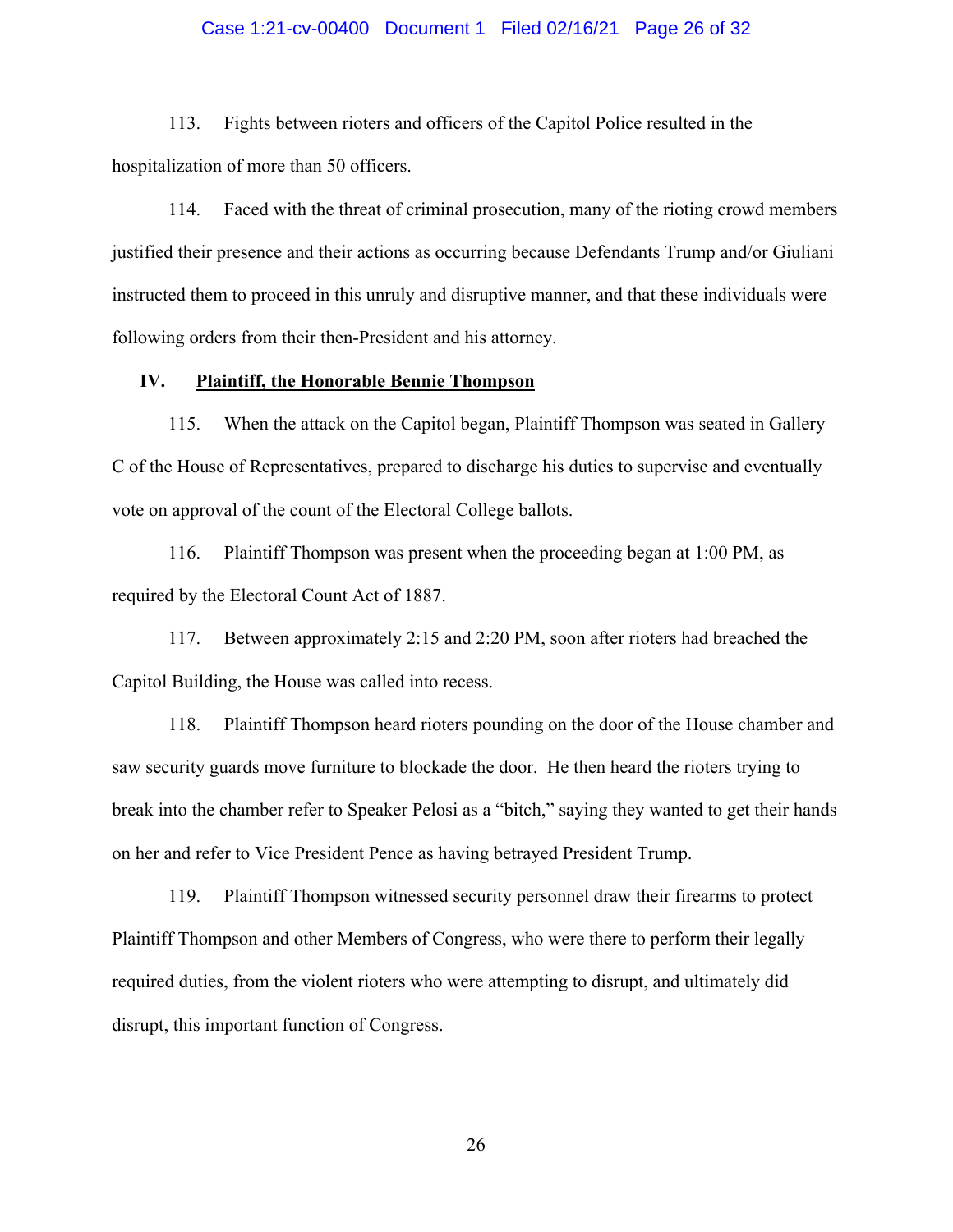#### Case 1:21-cv-00400 Document 1 Filed 02/16/21 Page 27 of 32

120. Through the blocked doors, Plaintiff Thompson heard threats of physical violence against any Member who attempted to proceed to approve the Electoral College ballot count.

121. Plaintiff Thompson heard a gunshot, the source of which, at the time, was unknown to him, although he later learned that it had killed one of the rioters who had forced her way into the Capitol lobby.

122. Capitol security instructed Plaintiff Thompson and the other lawmakers to lie on the floor, don gas masks that were stored under seats in the gallery, and to move to the other side of the gallery. After an extended period of time had elapsed, during which Plaintiff Thompson and his colleagues were unable to move or leave the gallery because the rioters posed a continuing threat to their safety, Capitol security led Plaintiff Thompson and the other lawmakers through a tunnel out of the Capitol to the Longworth House Office Building, where they were directed to shelter in a room with 200-300 other lawmakers, staff members, and family members.

123. During this period, Plaintiff Thompson received telephone calls from his wife who reported what she saw on the televised reports of violence at the Capitol. Plaintiff Thompson ultimately moved to a different room in the Longworth Building, and at about 6:00 P.M. was moved to a secure location in the Capitol.

124. Plaintiff Thompson personally witnessed rioters who had gotten far into the building and were lying face down on the floor and restrained after being arrested by security.

125. All these events took place during a worldwide COVID-19 pandemic. Plaintiff Thompson was 72 years old at the time and therefore within the age group for which the virus posed the greatest risk to his health.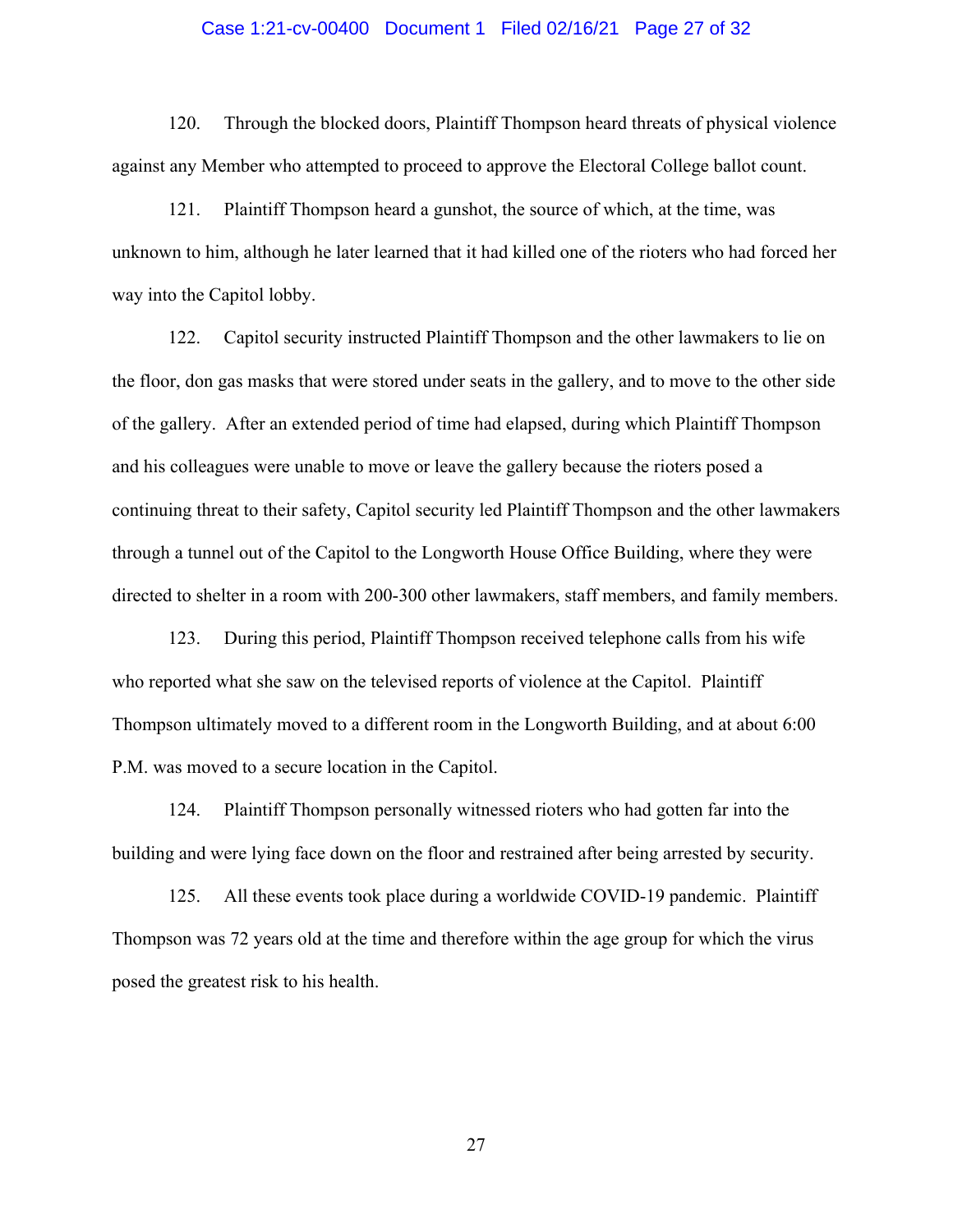## Case 1:21-cv-00400 Document 1 Filed 02/16/21 Page 28 of 32

126. By being required to shelter in place, Plaintiff Thompson and other Members of Congress were forced to occupy space that did not allow for the social distancing measures that minimized the risk of transmission of the virus.

127. Shortly after the siege on the Capitol ended, at least two other Members of Congress who shared the confined space with Plaintiff Thompson tested positive for COVID-19.

128. Until the proceedings with the count of the Electoral College ballots resumed at approximately 8:00 PM, Plaintiff Thompson and other Members were barred from leaving the Capitol Building because their safety remained at risk from rioting crowd members who were still present.

129. During this entire time, Plaintiff Thompson reasonably feared for his physical safety. While trapped in the building, during the siege by the rioters that Defendants unleashed on the Capitol, Plaintiff Thompson feared for his life and worried that he might never see his family again.

130. On January 13, 2021, an Article of Impeachment was passed by a bipartisan majority of the House of Representatives, citing Defendant Trump for inciting the violence perpetrated at the Capitol. The Article of Impeachment provides, in part:

> On January 6, 2021, pursuant to the 12th Amendment to the Constitution of the United States, the Vice President of the United States, the House of Representatives, and the Senate met at the United States Capitol for a Joint Session of Congress to count the votes of the Electoral College. In the months preceding the Joint Session, President Trump repeatedly issued false statements asserting that the Presidential election results were the product of widespread fraud and should not be accepted by the American people or certified by State or Federal officials. Shortly before the Joint Session commenced, President Trump, addressed a crowd at the Ellipse in Washington, D.C. There, he reiterated false claims that "we won this election, and we won it by a landslide." He also willfully made statements that, in context, encouraged — and foreseeably resulted in — lawless action at the Capitol, such as: "if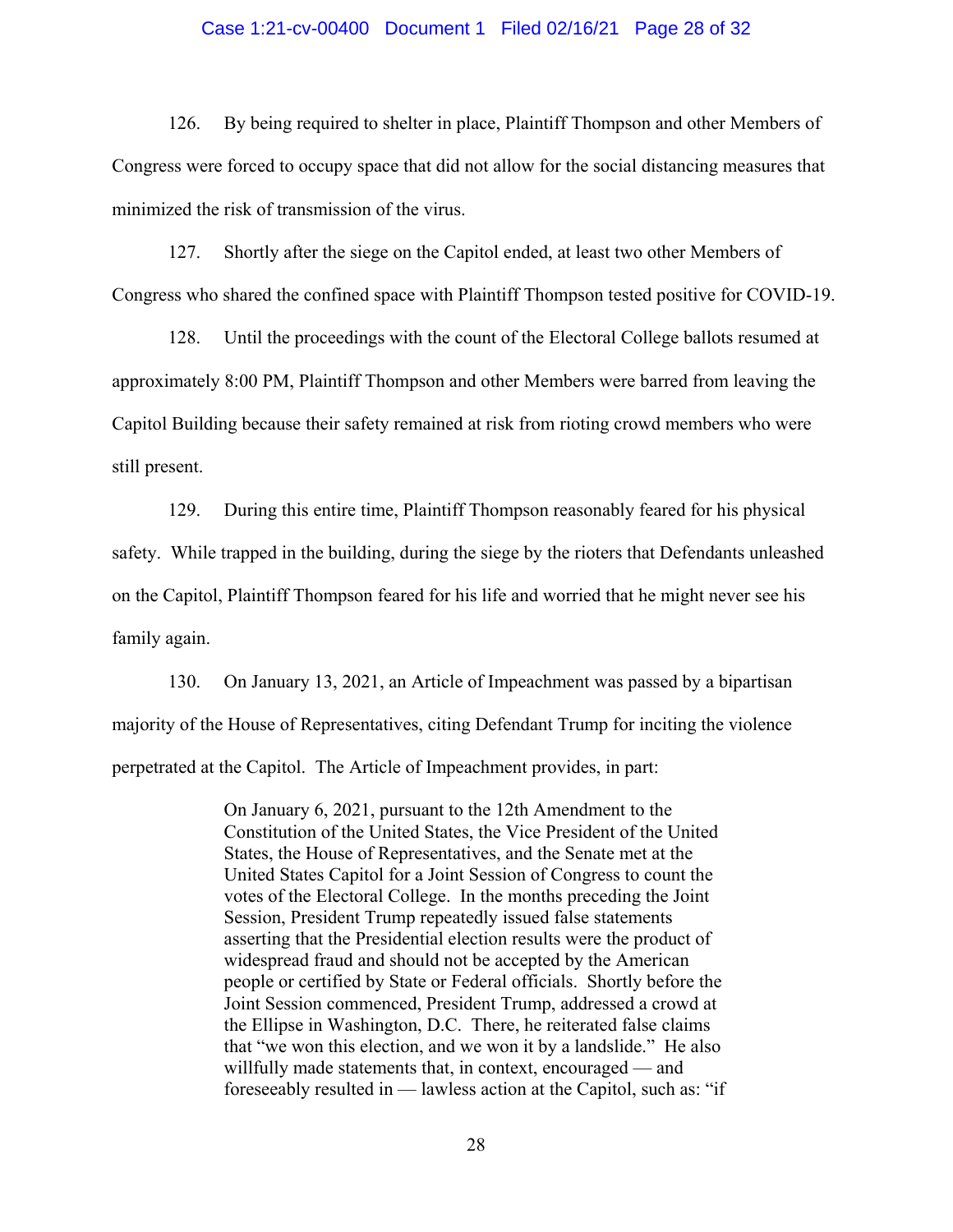you don't fight like hell you're not going to have a country anymore." Thus incited by President Trump, members of the crowd he had addressed, in an attempt to, among other objectives, interfere with the Joint Session's solemn constitutional duty to certify the results of the 2020 Presidential election, unlawfully breached and vandalized the Capitol, injured and killed law enforcement personnel, menaced Members of Congress, the Vice President, and Congressional personnel, and engaged in other violent, deadly, destructive and seditious acts.

131. At the conclusion of President Trump's impeachment trial, the Senate voted to acquit Defendant Trump, finding Defendant Trump not guilty of inciting the deadly riot at the Capitol by a vote of 57 to 43.

132. Minutes after voting to acquit Defendant Trump, Senate Minority Leader Mitch McConnell gave a speech on the floor of the Senate. Senator McConnell began by acknowledging Defendant Trump's culpability: "There is no question that President Trump is practically and morally responsible for provoking the events of that day. The people who stormed this building believed they were acting on the wishes and instructions of their president. And their having that belief was a foreseeable consequence of the growing crescendo of false statements, conspiracy theories, and reckless hyperbole which the defeated President kept shouting into the largest megaphone on planet Earth." However, like the other Senators who voted to acquit Defendant Trump, Senator McConnell did not believe that the impeachment process was constitutional. Senator McConnell went on to state that "President Trump is still liable for everything he did while he was in office, as an ordinary citizen, unless the statute of limitations has run, still liable for everything he did while in office, didn't get away with anything yet – yet. We have a criminal justice system in this country. We have civil litigation. And former presidents are not immune from being held accountable by either one."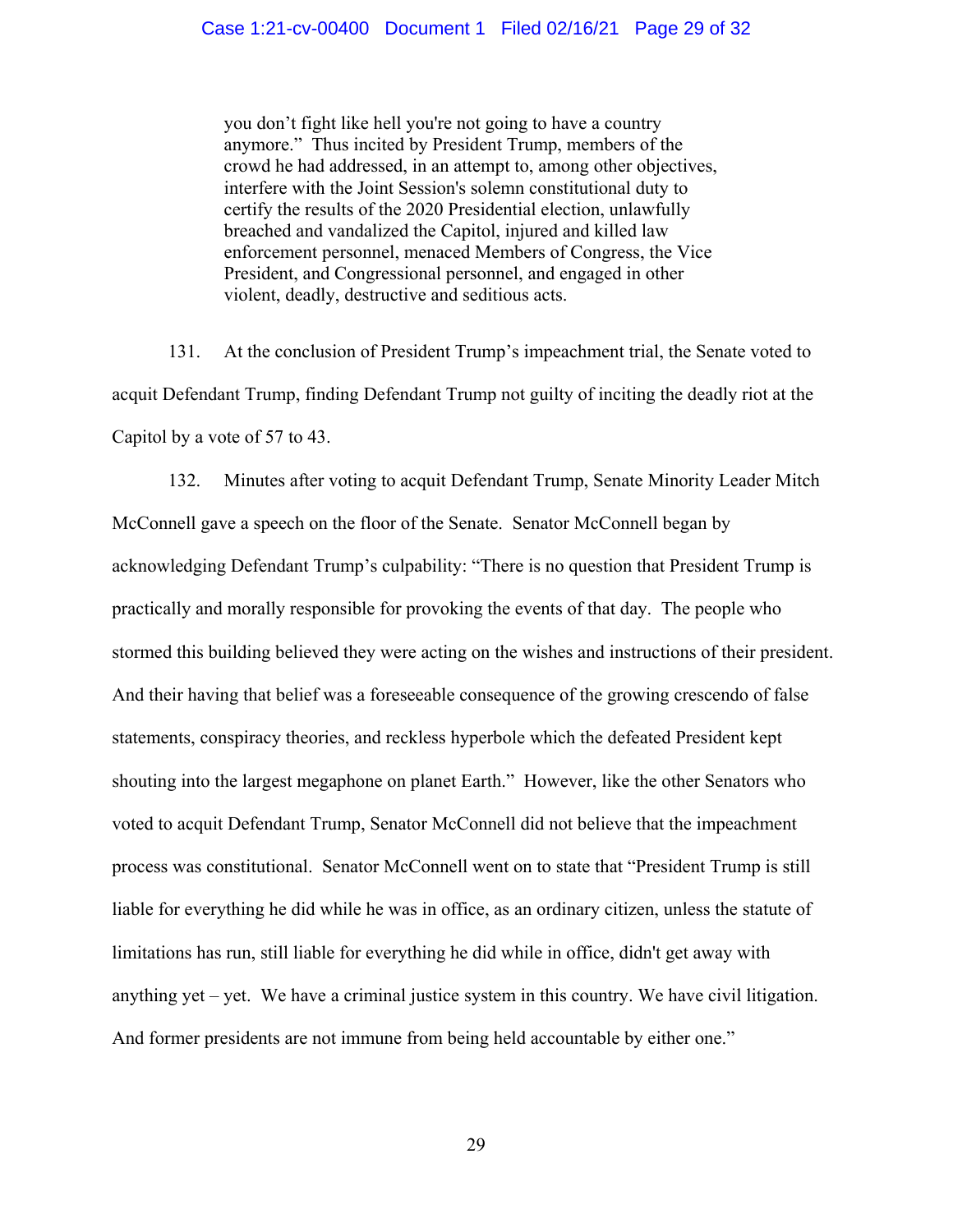#### **CAUSE OF ACTION**

# **Violation of the Ku Klux Klan Act**

133. Plaintiff incorporates herein by reference the allegations contained in all preceding paragraphs.

134. Under the Ku Klux Klan Act, 42 U.S.C. § 1985(1), Defendants may not "conspire to prevent, by force, intimidation, or threat, any person … holding any office, trust, or place of confidence under the United States … from discharging any duties thereof; or to induce by like means any officer of the United States to leave any … place[] where his duties as an officer are required to be performed, or … to molest, interrupt, hinder, or impede him in the discharge of his official duties."

135. Defendants Trump, Giuliani, Proud Boys, and Oath Keepers plotted, coordinated, and executed a common plan to prevent Congress from discharging its official duties in certifying the results of the presidential election.

136. In furtherance of this conspiracy, Defendants Trump and Giuliani engaged in a concerted campaign to misinform their supporters and the public, encouraging and promoting intimidation and violence in furtherance of their common plan to promote the re-election of Defendant Trump, even after the states had certified election results decisively showing he lost the election, and to disrupt the legally required process before Congress to supervise the counting of the Electoral College ballots and certify the results of that count.

137. As a result, Defendant Trump acted beyond the outer perimeter of his official duties and therefore is susceptible to suit in his personal capacity.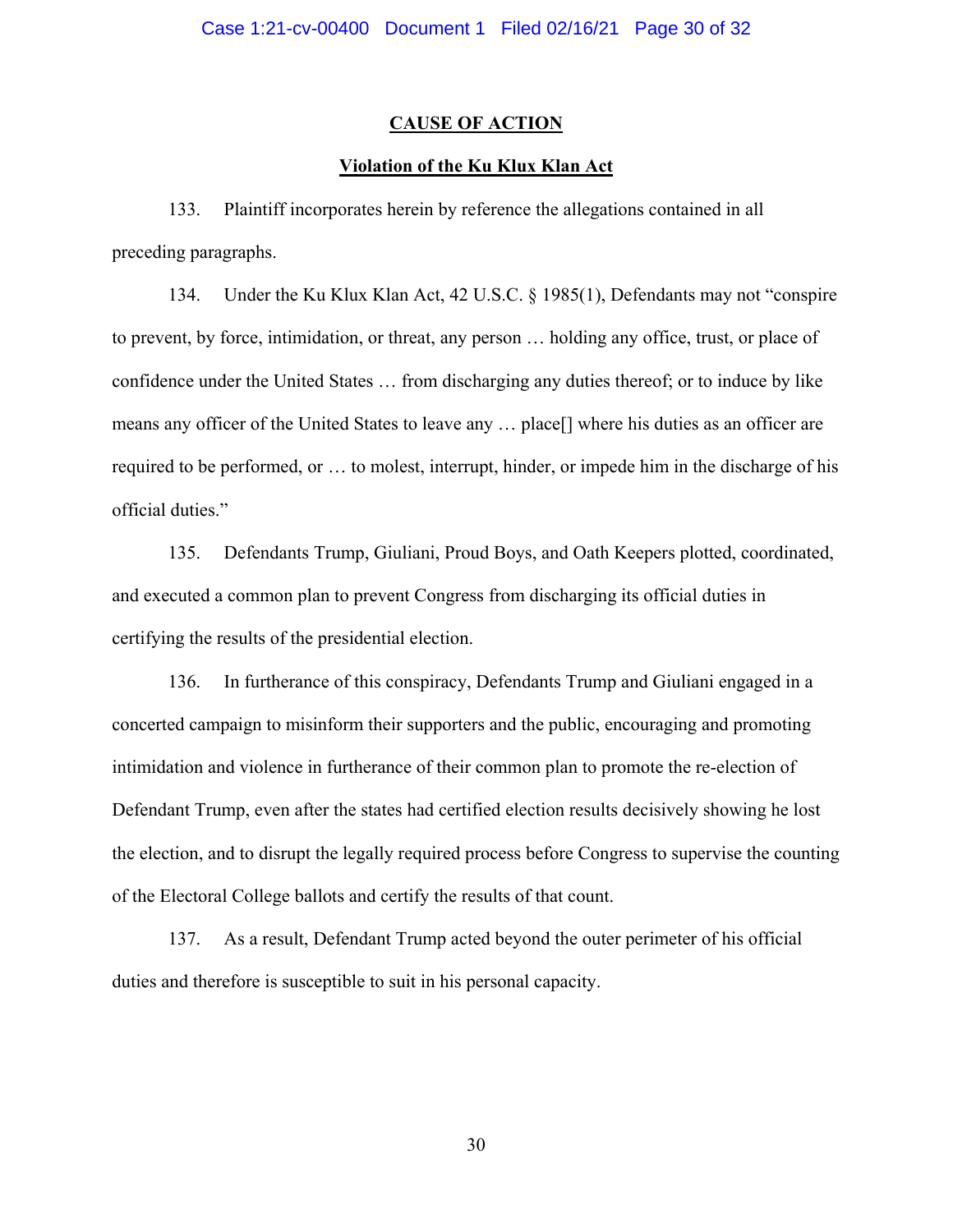## Case 1:21-cv-00400 Document 1 Filed 02/16/21 Page 31 of 32

138. The activities alleged above were undertaken by all Defendants as co-conspirators for the purpose of seeking to prevent Plaintiff Thompson and other members of Congress from certifying that former Vice President Biden won the presidential election.

139. As a result of the acts set out in the above paragraphs committed in furtherance of this conspiracy, Plaintiff Thompson was hindered and impeded in the discharge of his official duties and suffered the deprivation of his right to be free from intimidation and threats in the discharge of his official duties, as explicitly protected under Ku Klux Klan Act. During the time when the Capitol was under attack, Plaintiff Thompson suffered emotional distress.

140. As a result, Plaintiff Thompson seeks an award of compensatory damages.

141. As the unlawful actions taken by the Defendants were malicious and in reckless disregard of federally protected rights, Plaintiff Thompson seeks an award of punitive damages to punish the Defendants for engaging in a concerted and continuing course of unlawful conduct and to deter the Defendants and others from engaging in similar unlawful conduct in the future.

## **PRAYER FOR RELIEF**

Wherefore, Plaintiff respectfully requests an award of the following relief:

A. A declaratory judgment that the actions described herein constitute a violation of 42 U.S.C. § 1985(1);

B. Injunctive relief enjoining Defendants from engaging in future violations of 42 U.S.C. § 1985(1);

C. Compensatory in an amount to be determined at trial;

D. Punitive damages in an amount to be determined at trial;

E. An award of costs and reasonable attorney's fees pursuant to 42 U.S.C. § 1988;

F. Such other relief as the Court deems necessary and just.